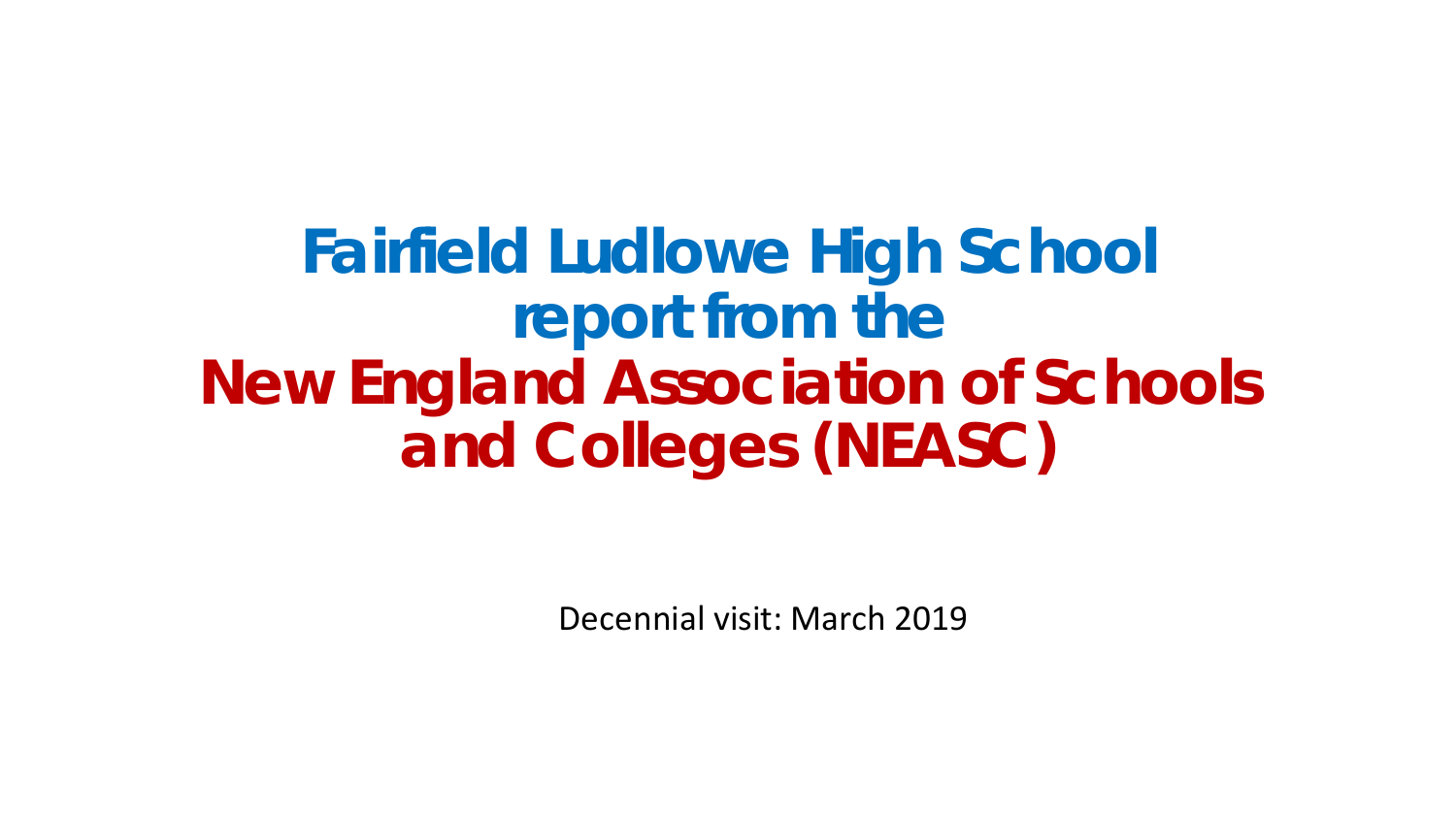### The recommendation from the Commission on Public Schools is for

### Continued accreditation status.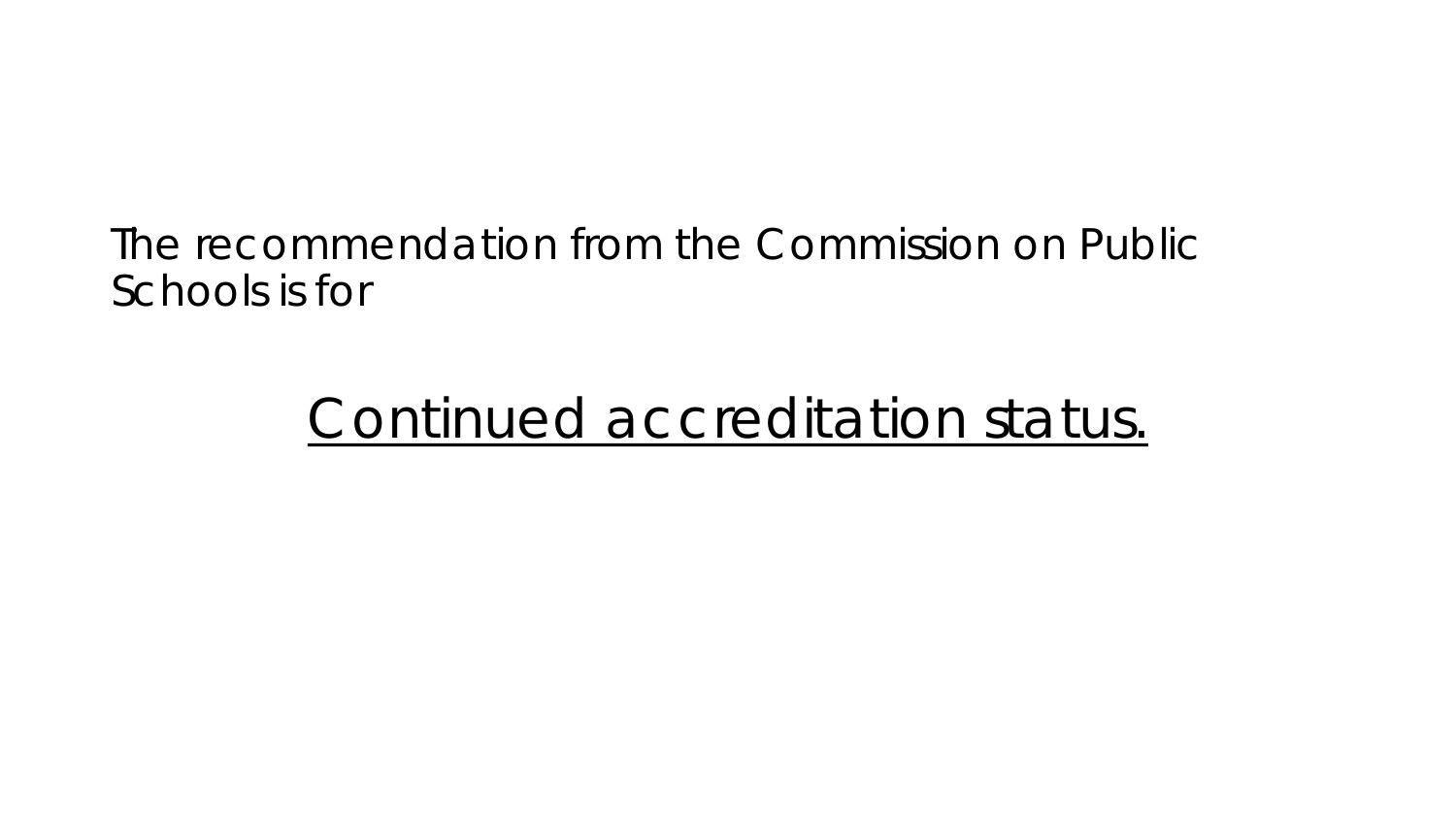## Steering Committee of FLHS

Chairs: Katie Rawl – Special Education Karen Seltenreich – English

Members:

Nick Albano – Music

Diane Bourque –Social Studies

Mary Grasso – World Language

Lauren Mason – Math

Matt Sutton – School Counseling

Lisa Tunucci – Science

Committee Co-Chairs:

Bob Benjamin Michael Crane Molly D'Andrea Kate Dawson Ryan Kelly Joanna Caserta Sarah McCarthy Katy Moir Anna Newberg Jodi Nova-Robison Katie Poole Diana Rainho Kris Samuelson Carolyn Waters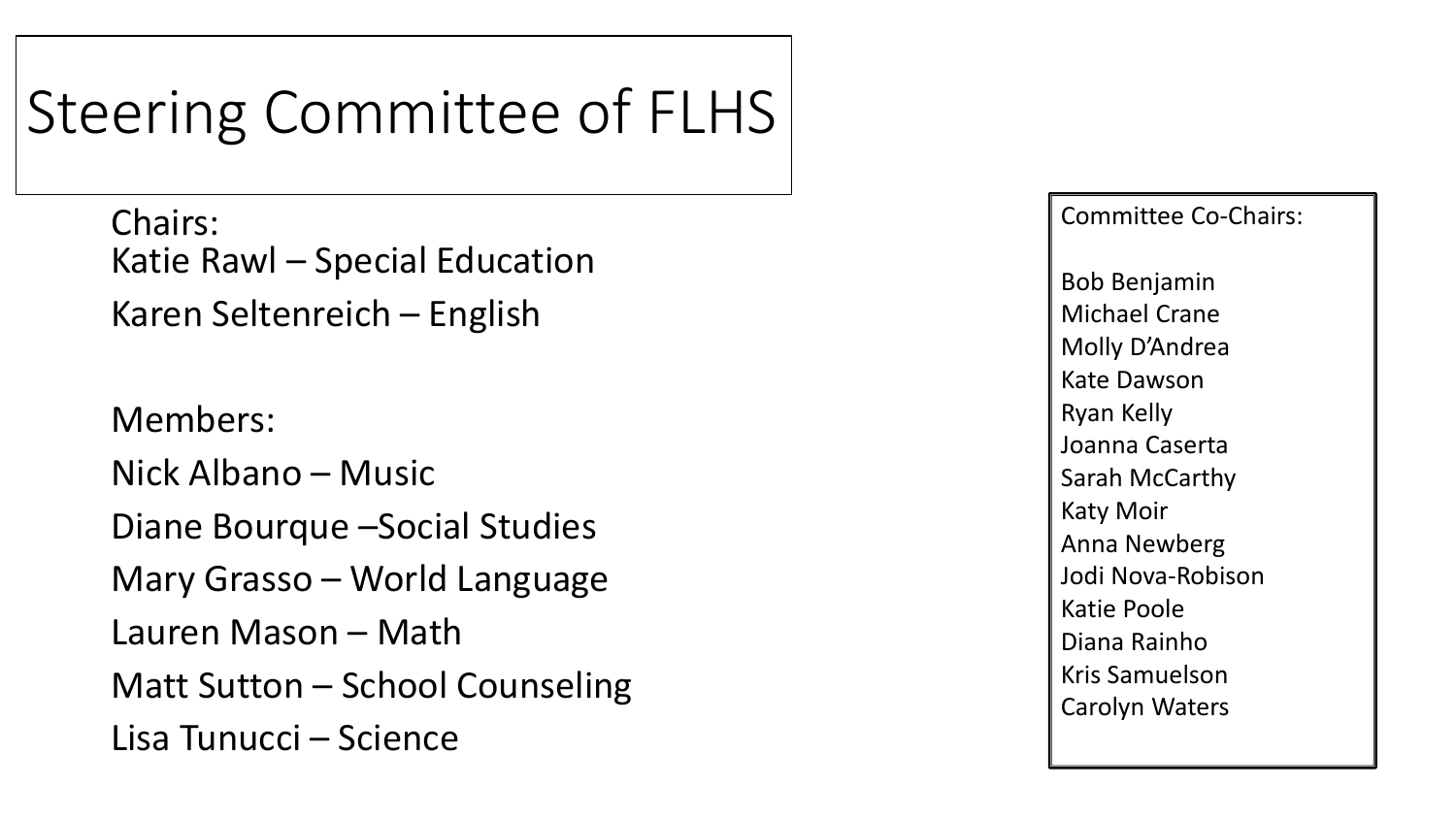# The 10 Year Cycle (and where we are). Last visit was 2008.

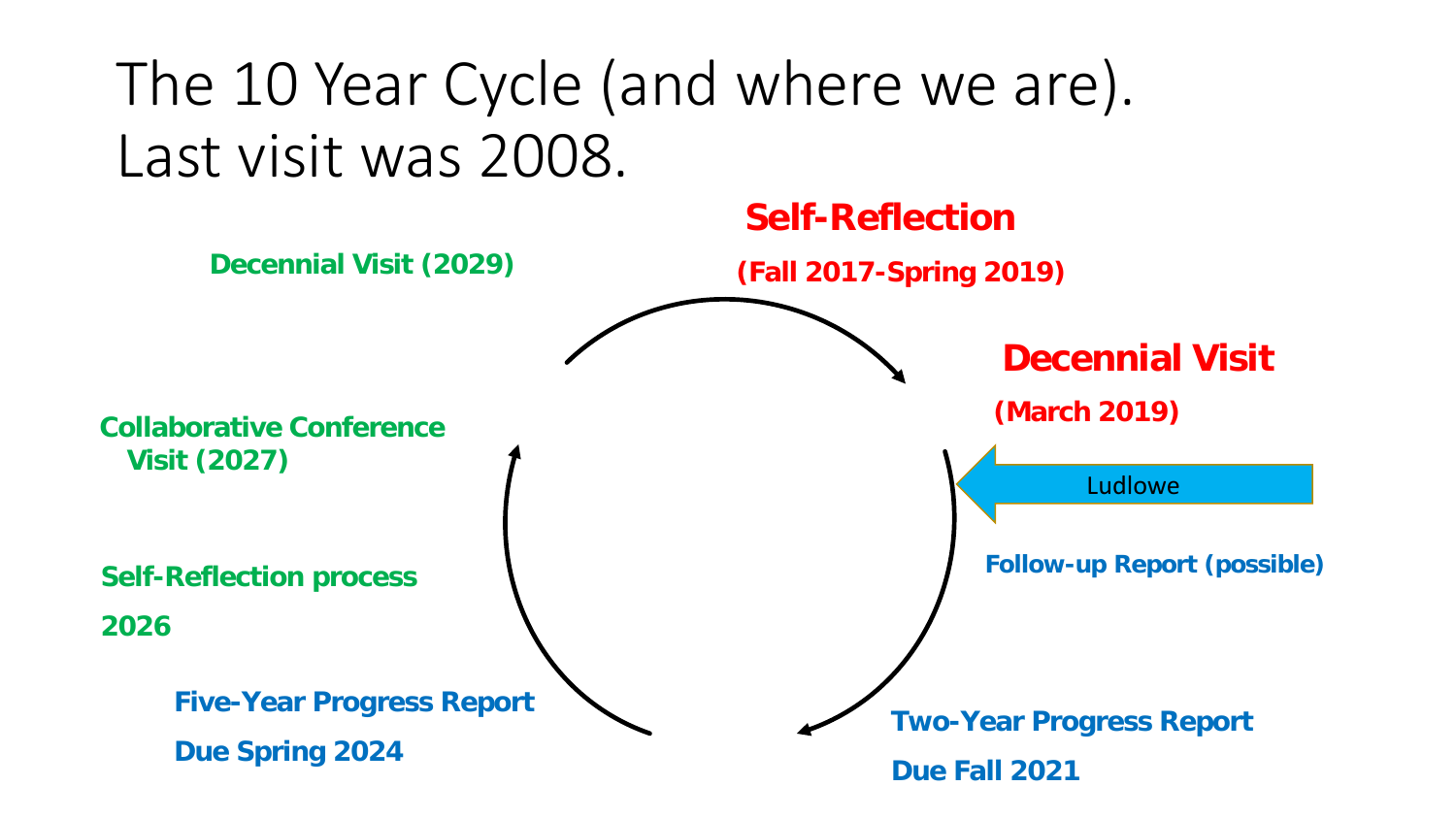### 2008-2012

#### 3 different Headmasters

### 2012-13

- 4th New headmaster, New Webster Housemaster, New Director
- Hurricane Sandy, Sandy Hook, Loss of Warner House roof, Blizzard Nemo, Infinite Campus roll out, last day of school June 27
- Submitted 5 year report responding to:
	- 12 Highlighted recommendations missing from 2-year report
	- 10 Additional highlighted recommendations from decennial report
	- 33 General recommendations
	- Total of 55 Recommendations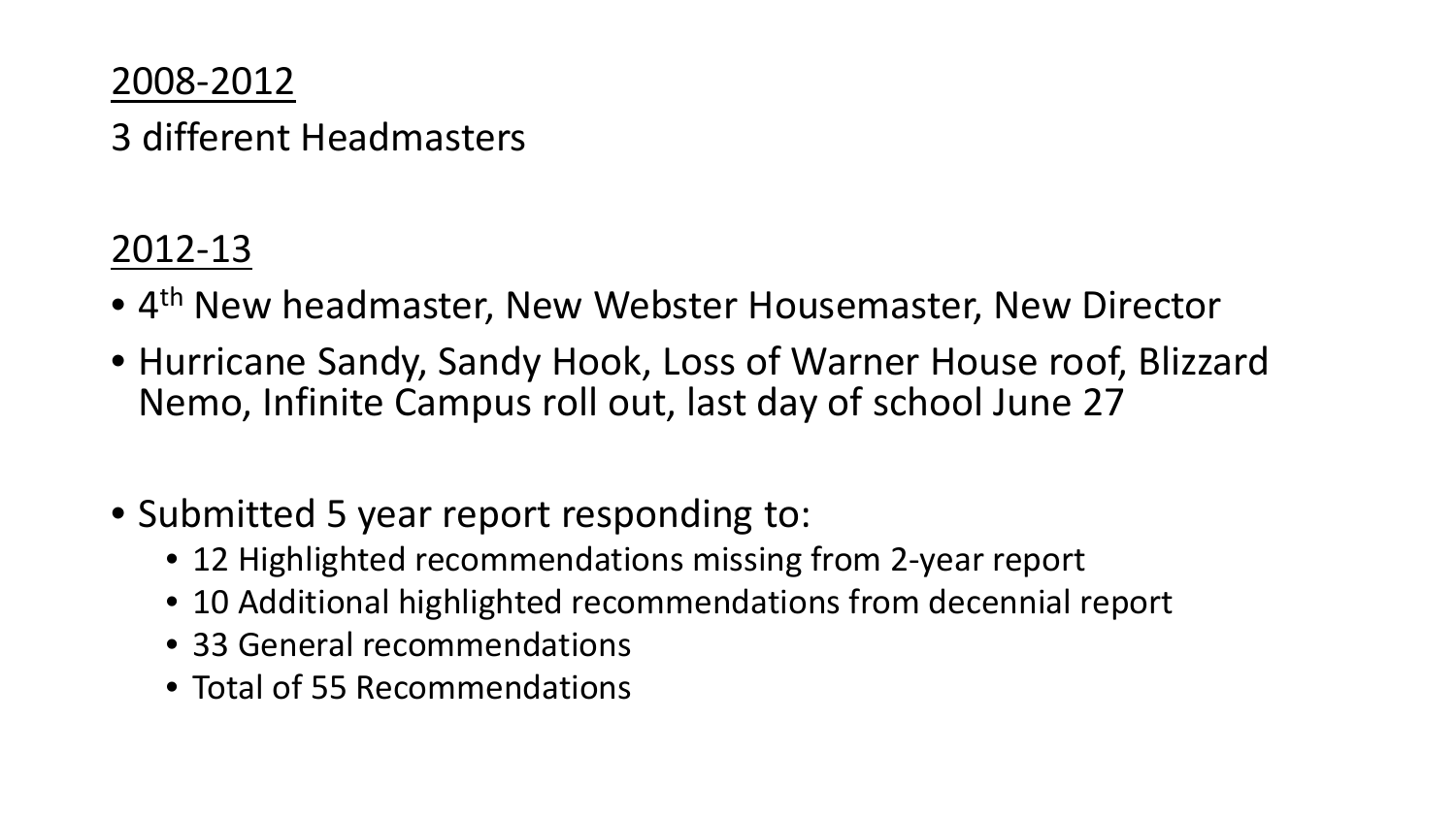2013-present - Changes at FLHS

- Created a new daily schedule
- Implemented an advisory program
- Overhauled safety protocols and infrastructure
- Underwent building project of 6 classrooms, 2 science labs, an expanded café, and a new roof
- Replaced all windows and locks in the building
- Implemented a new teacher evaluation plan
- Created PLTs for to allow collaborative time for teachers
- Restructured housemaster supervision structure
- Restructured learning center services
- Implemented school spirit initiatives (pep rallies, the Nest)
- Implemented 1:1 technology initiative
- Initiated School Climate, SRBI, School Safety, School Improvement, Tools-for-Schools, and various other ad hoc faculty committees
- Switched to SAT and administered PSAT to all students in grades 11, 10, and 9
- Expanded school counseling programs and support services
- Implemented Academic Expectations, Falcon Footprint, Vision of the Graduate work
- Continued to support and expanded senior internship program
- Implemented course name changes, explored options regarding grading approaches
- Various incidents of frozen sprinkler heads, flooded rooms, air quality testing, PCB removal
- Introduced a number of Social-Emotional Learning supports
- All new curriculum documents for all departments in the last 7-8 years
- New Director of Pupil Services, new head secretary, new head custodian, new Athletic Director, six Housemasters (3 are still there, 2 were hired as MS principals), 3+ Superintendents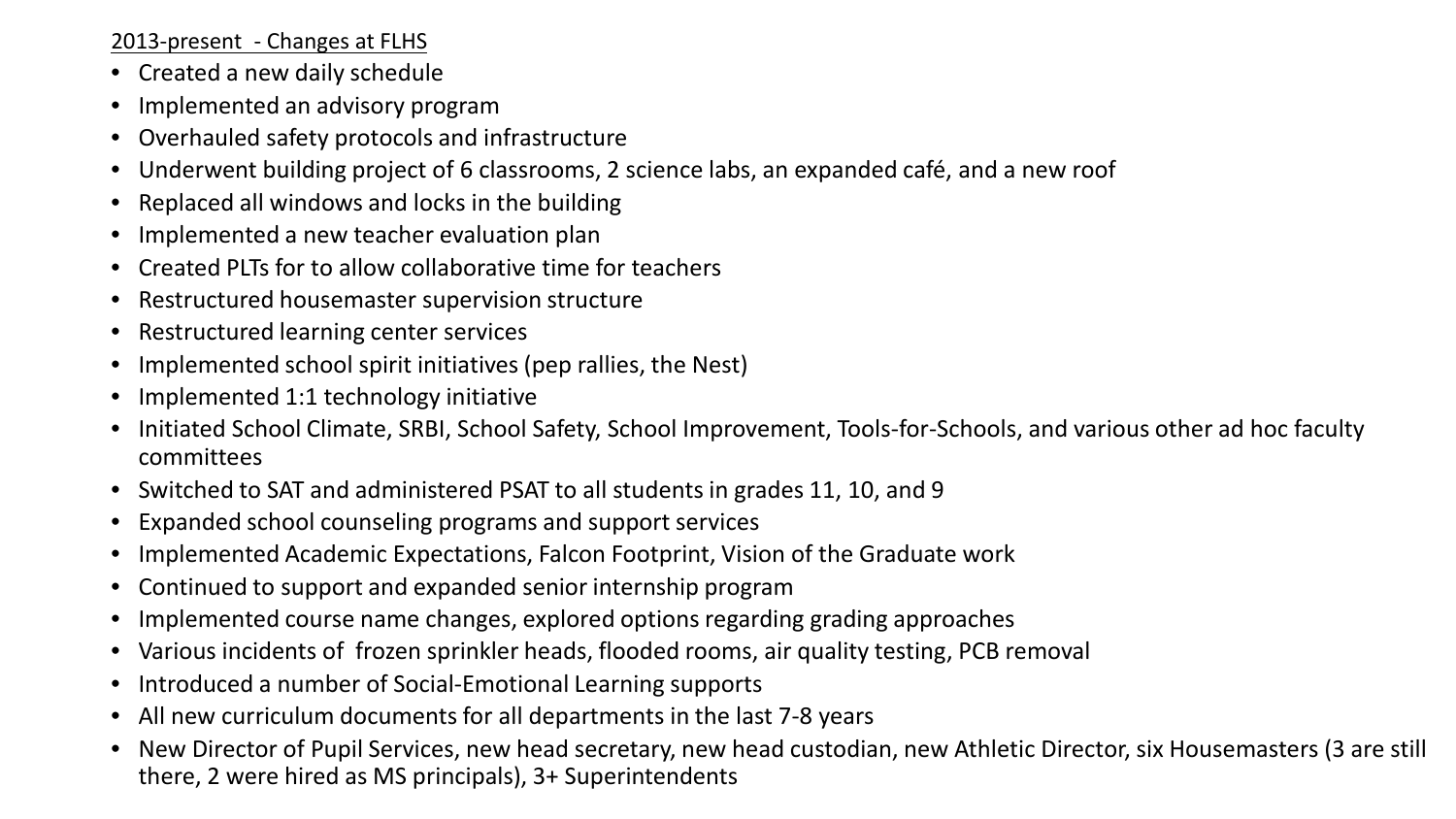# The Visiting Team

**Chair: Cathy Sosnowski** - New England Association of Schools and Colleges, Inc. **Assistant Chair: Kelly Stokoe** - Farmington High School

#### **Team Members**

- **Christian Allard**  Amity Regional Senior High School
- **Ray Coleti** Danbury High School
- **Margaret Gross**  East Lyme High School
- **Carla Kahlbaugh** Ridgefield High School
- **Deborah Kopple**  Norwalk High School
- **Lauren Kozlowski**  West Haven High School
- **Anna Mahon**  Amity Regional Senior High School
- **Michael Mal**  Bacon Academy
- **Andrea Peters**  Danbury High School
- **Melissa Richardson**  Crosby High School
- **Pam Rose**  Farmington High School
- **Edward Tyler**  Manchester High School
- **Abby Waldera** Joseph A. Foran High School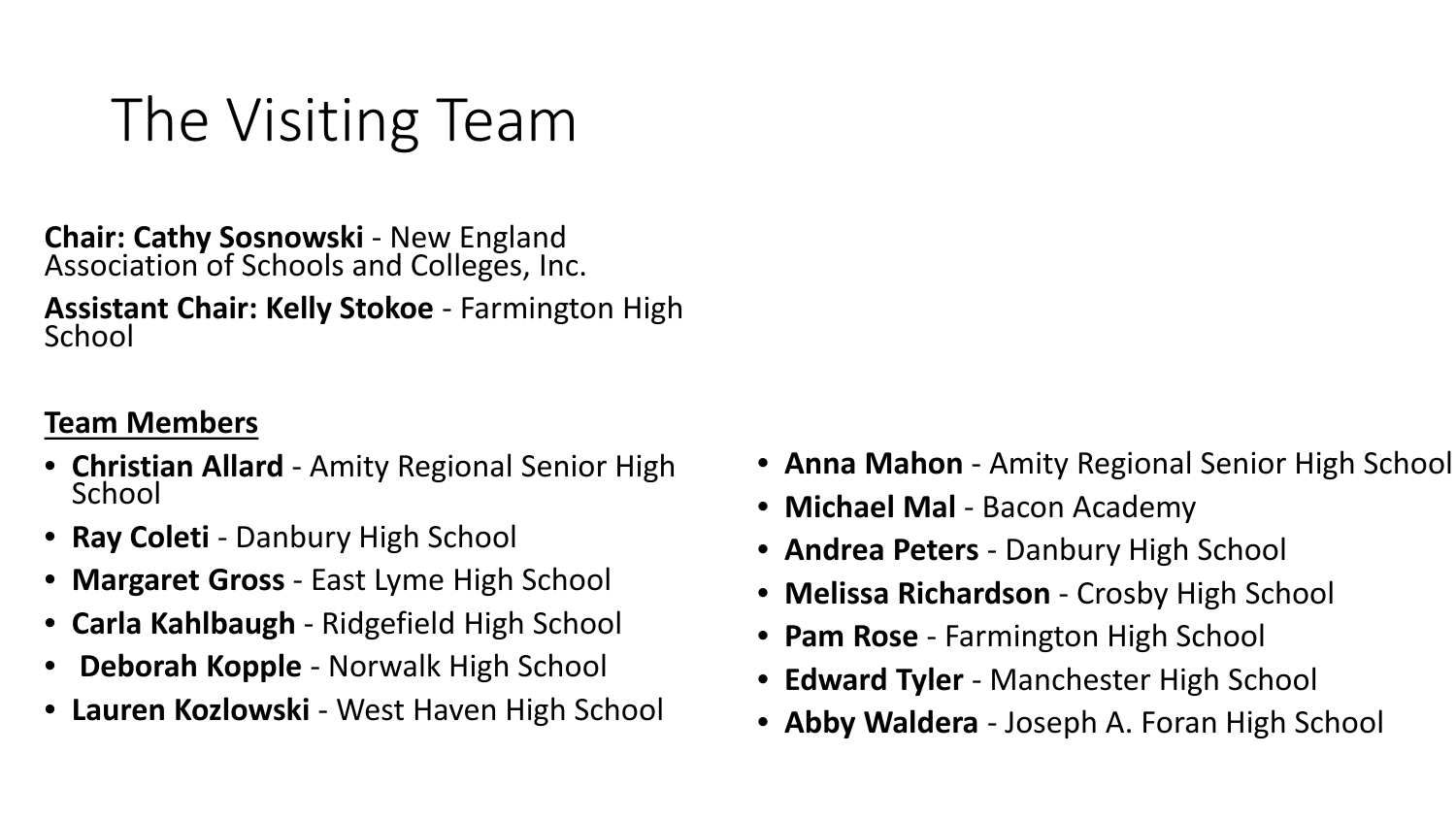## The Standards on which we were judged:

### **Teaching and Learning Standards**

- **1. Core Values, Beliefs and Learning Expectations**
- **2. Curriculum**
- **3. Instruction**
- **4. Assessment**

### Commendations and Recommendations\*

### **Support Standards**

- **5. School Culture and Leadership**
- **6. School Resources**
- **7. Community Resources**

\*Red font indicates it is a "highlighted recommendation" that needs attention in the "Two-year progress report."

All standards come with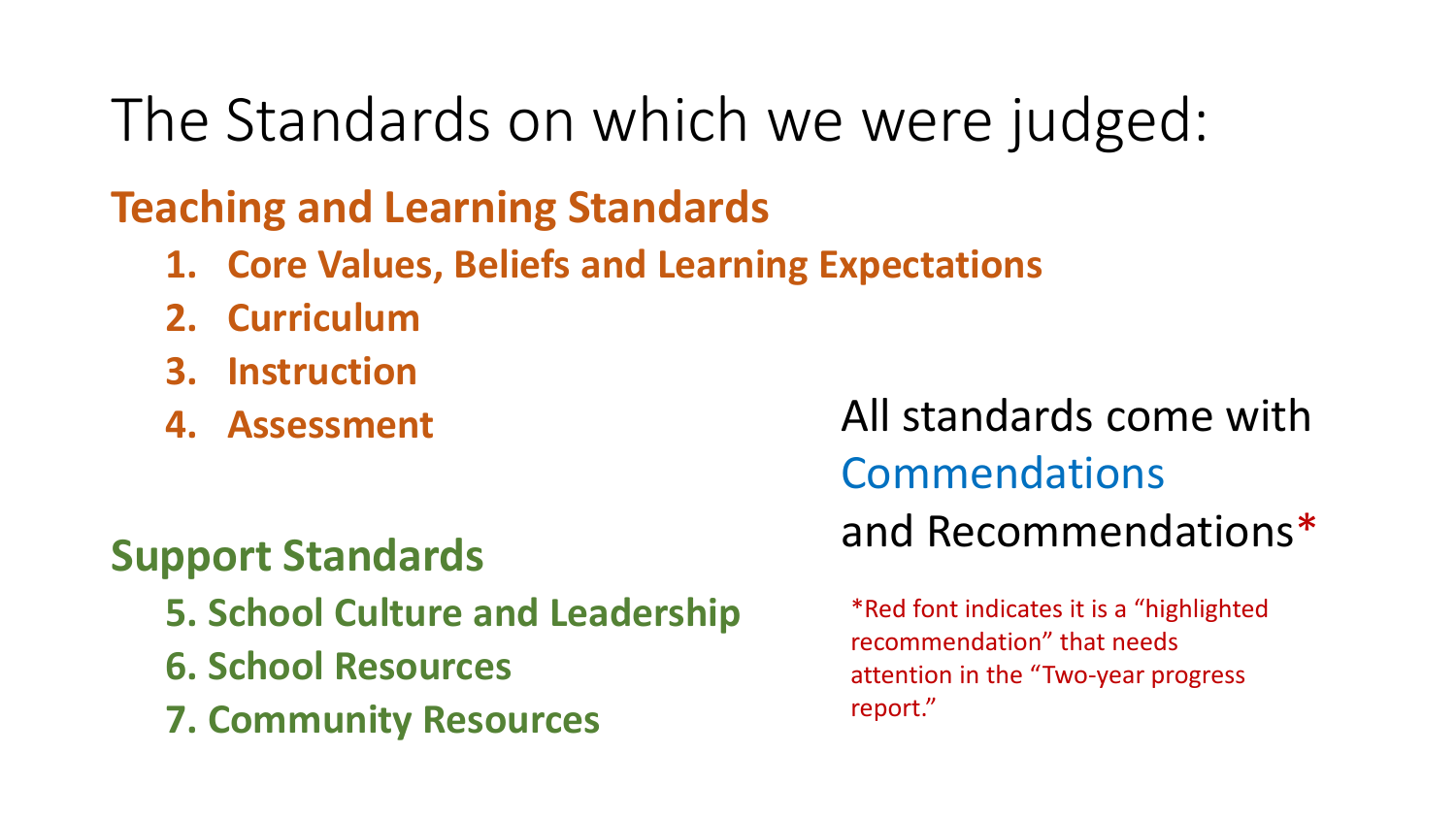# Standard 1: Core Values, Beliefs, and Learning Expectations

### **Commendations**

- The grounding of core values and beliefs in research-based practice
- The core values that are central to the school's culture
- The FALCONS acronym that drives student participation in school and community activities *<sup>F</sup>***ellowship**

*A***cceptance** *L***earning** *C***ommitment** *O***pportunity** *N***iche** *S***uccess**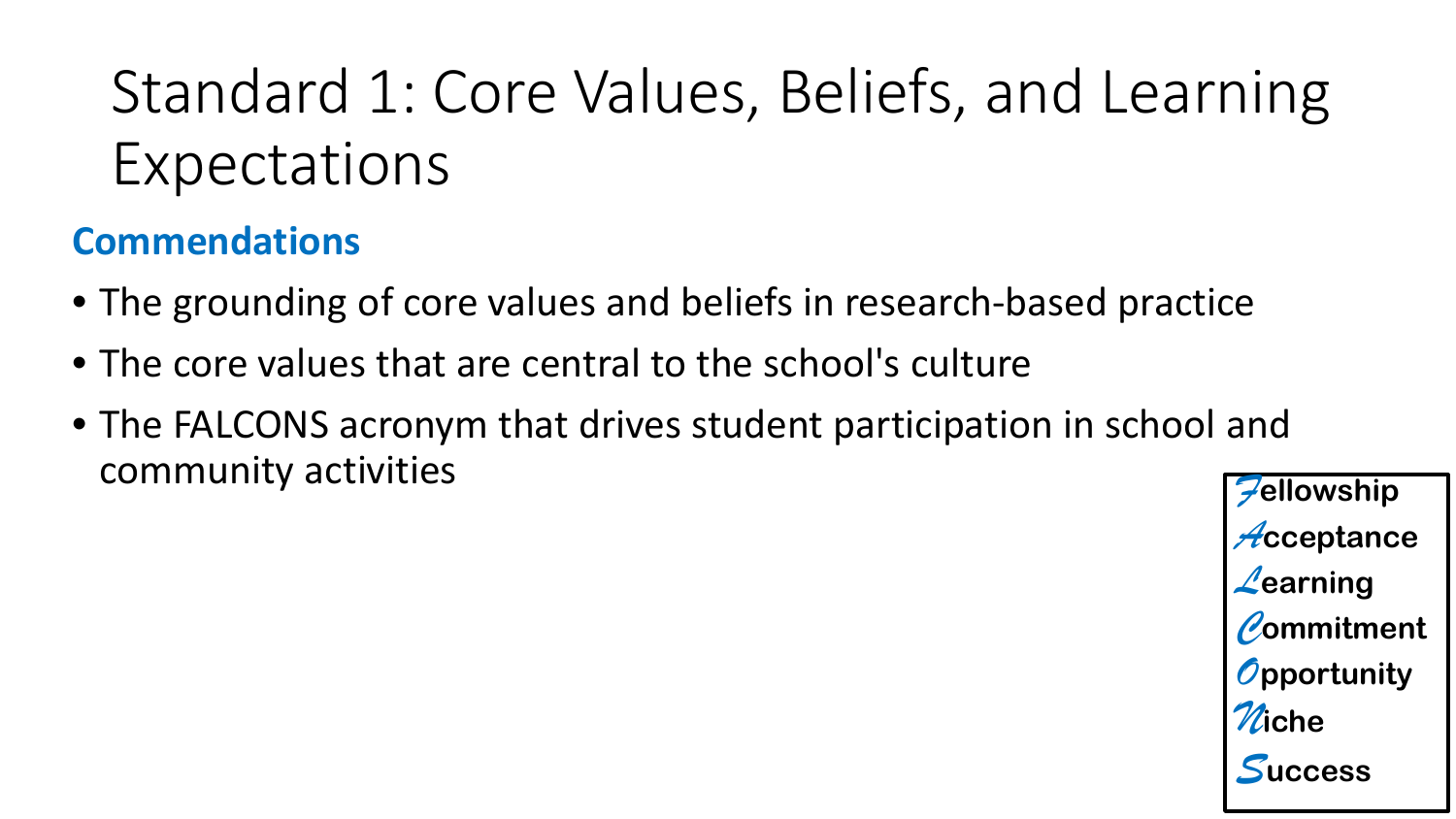# Standard 1: Core Values, Beliefs, and Learning Expectations

- Provide opportunities for teachers to embed the school's core values, beliefs, and 21st century learning expectations in the curriculum
- Create and implement opportunities for teachers to collaborate on the collection, aggregation, and assessment of evaluative data in order to examine its implications for the review of the school's core values, beliefs, and 21st century learning expectations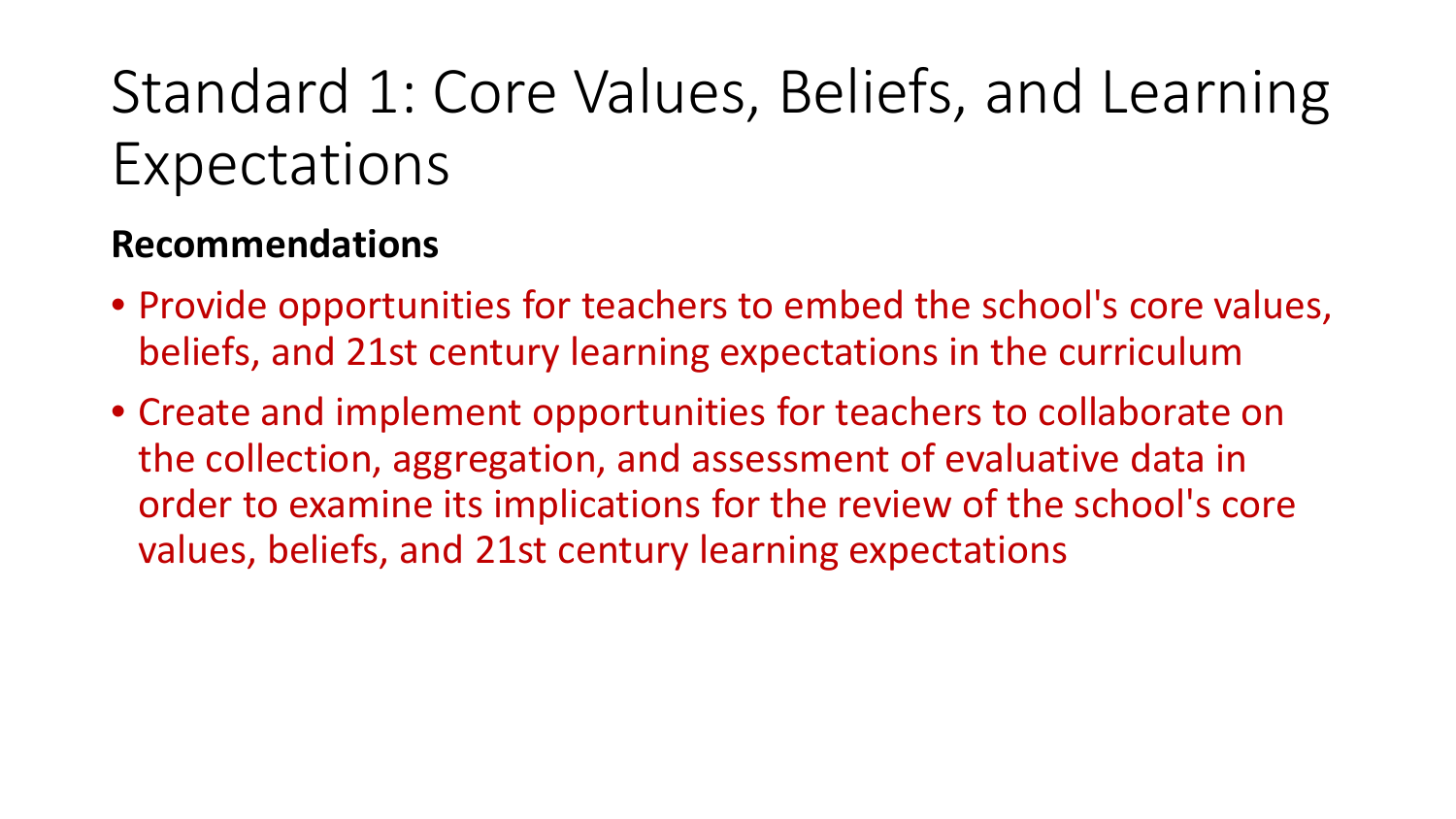

# Standard 2: Curriculum

- The sufficient instructional materials and appropriate technology to implement the curriculum
- The purposely scheduled PLT (Professional Learning Team) times for teacher collaboration
- The sufficient support provided by the library media center to allow teachers to implement the curriculum
- The adequate staffing levels to implement the curriculum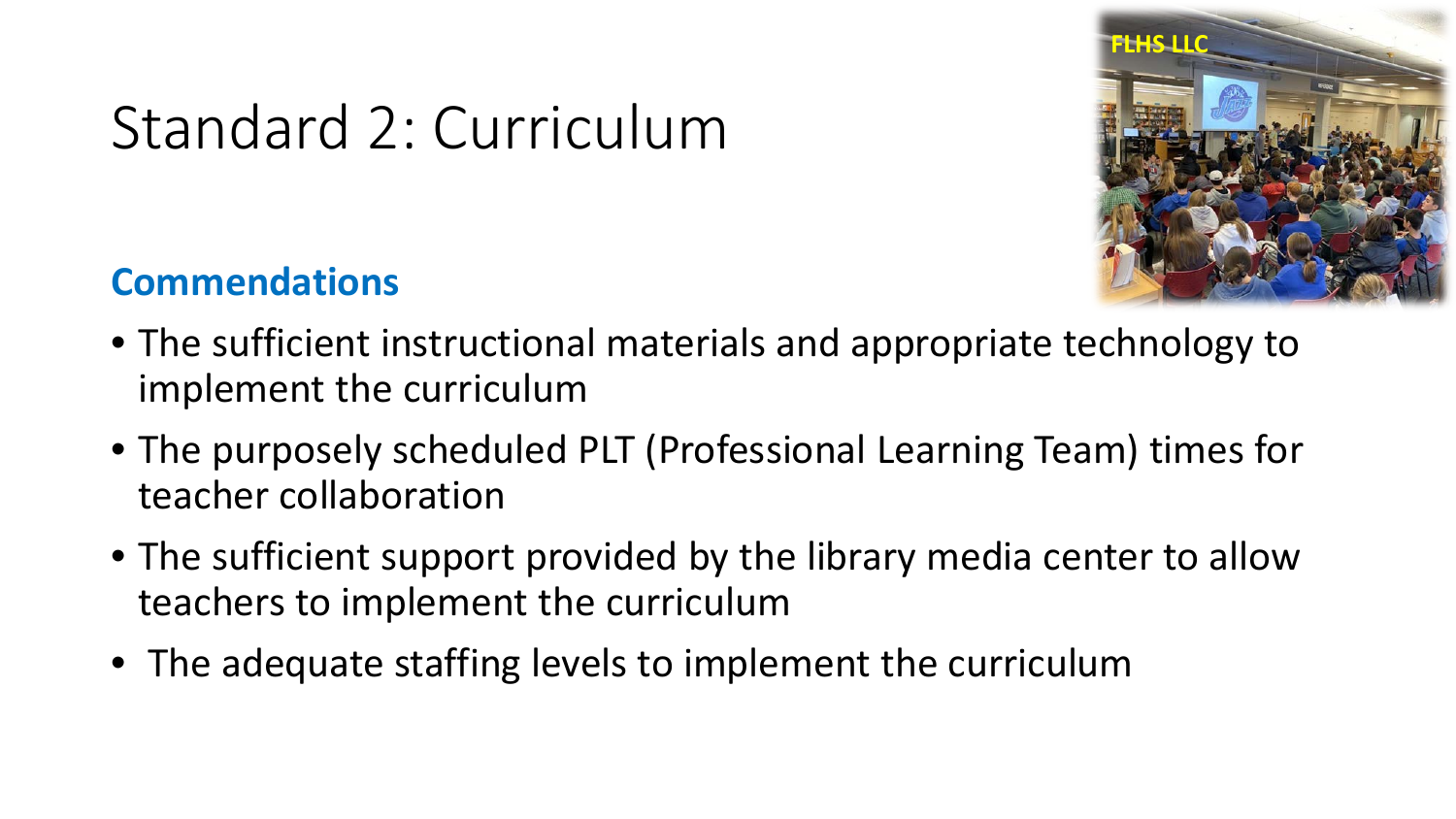## Standard 2: Curriculum

- Develop and implement a common curriculum template
- Ensure the written curriculum is the taught curriculum
- Create and implement vertical articulation between sending schools and high school
- Utilize PLTs to inform areas for curriculum revision
- Create and implement a common formal written curriculum for the English department
- Develop and implement common formative and summative assessments in the curriculum documents between like courses
- Explicitly tie the school's academic expectations to the curriculum documents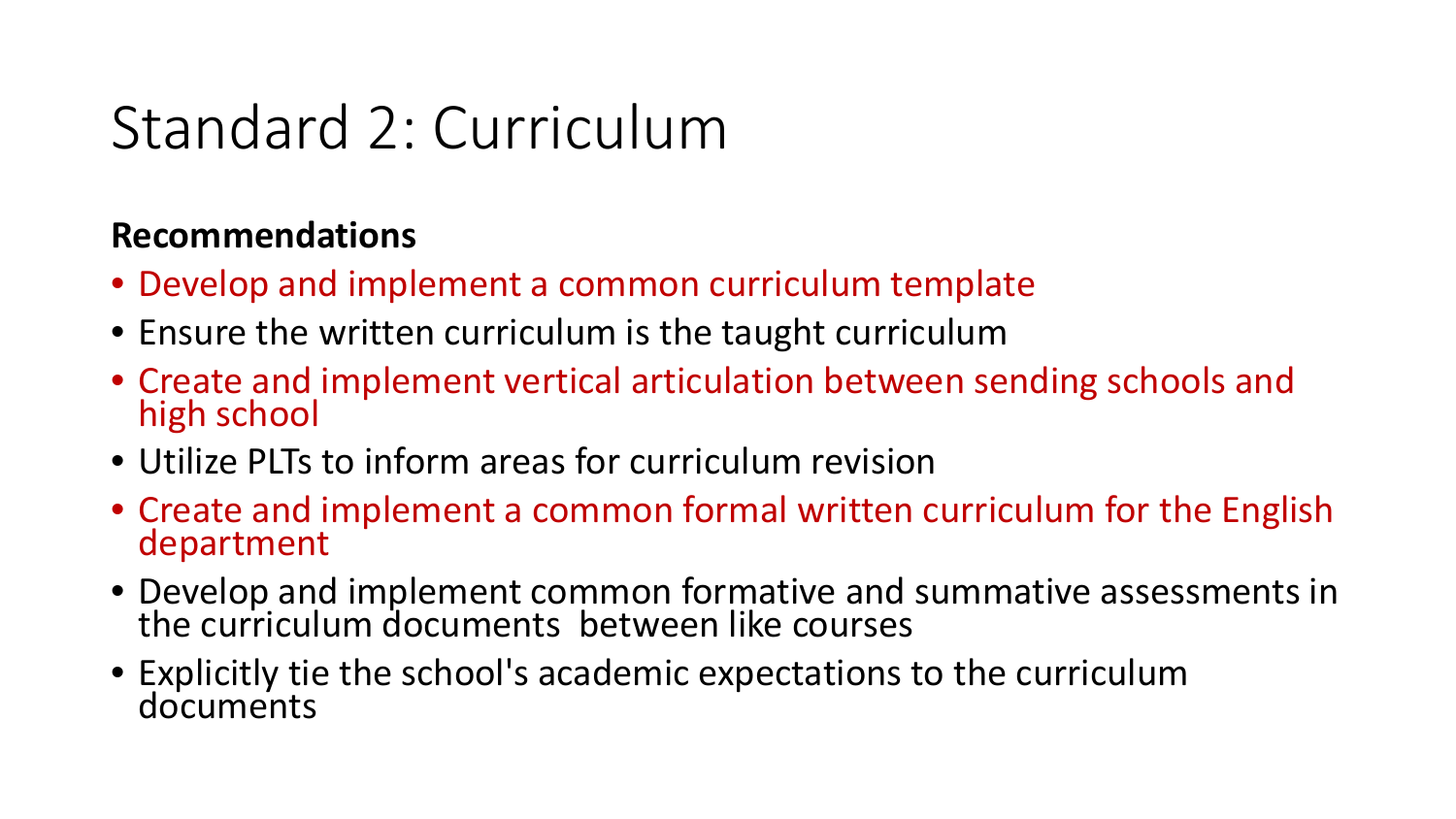

## Standard 3: Instruction

- The wide array of instructional technology tools including 1:1 Chromebooks and extensive multimedia tools for the wide variety of academic and elective courses
- The FALCONS acronym that reinforces core values, beliefs, and learning expectations in all school settings
- The funding and support for teachers to become reflective practitioners and engage in professional development opportunities beyond the school and district-based professional development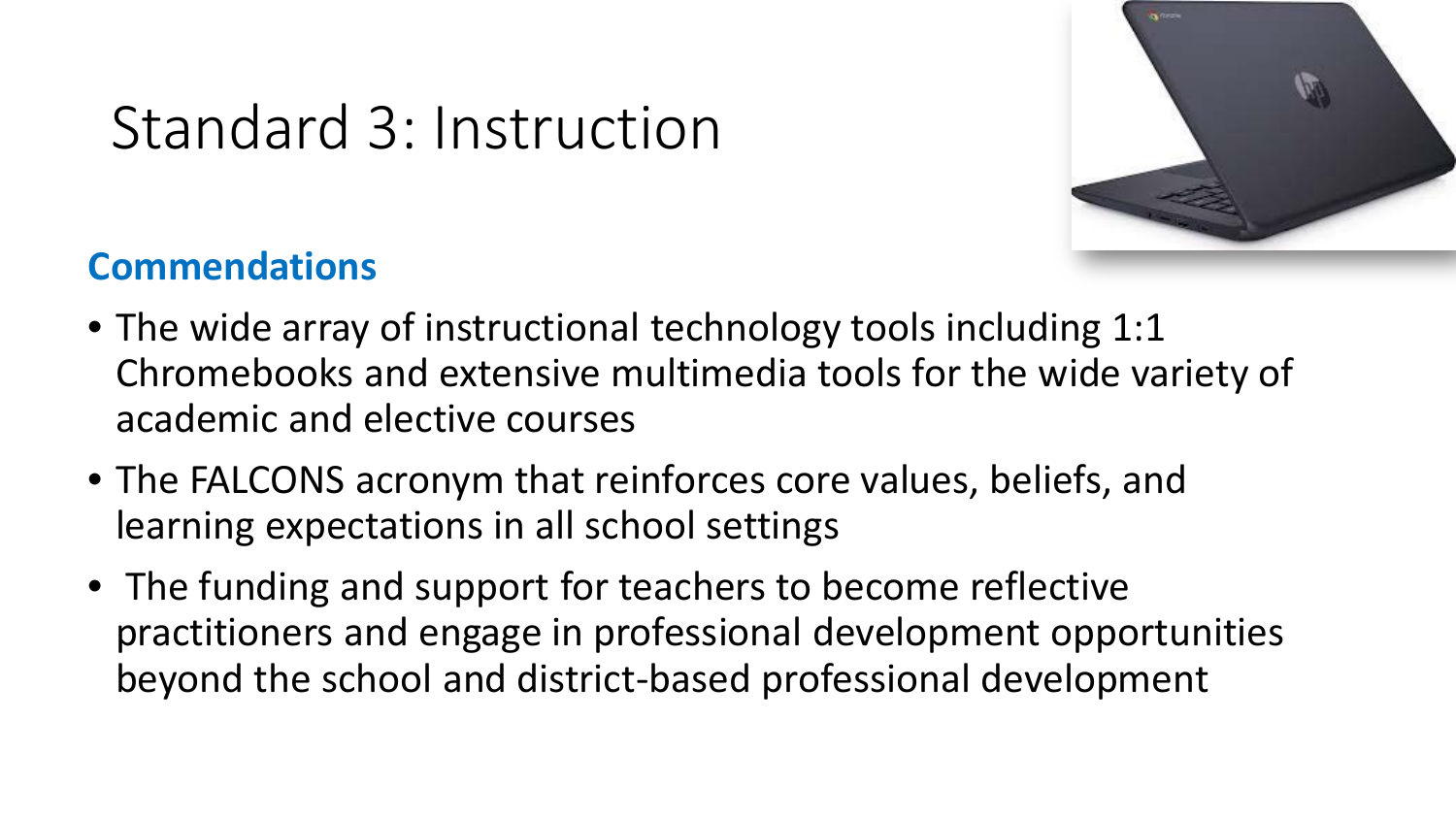### Standard 3: Instruction

- Design and implement a plan to standardize teacher practices in collection and evaluation of data across all departments
- Design and implement a plan to develop interdisciplinary opportunities for all students
- Provide training focusing on best practices regarding the use of technology as an instructional tool
- Develop and implement a plan, including appropriate resources, for the implementation of district and building- level initiatives around authentic performance tasks as well as alternative instructional strategies
- Design and implement an organizational structure to serve as a conduit for teacher concerns around curriculum and instruction as well as for support of teachers within the classroom setting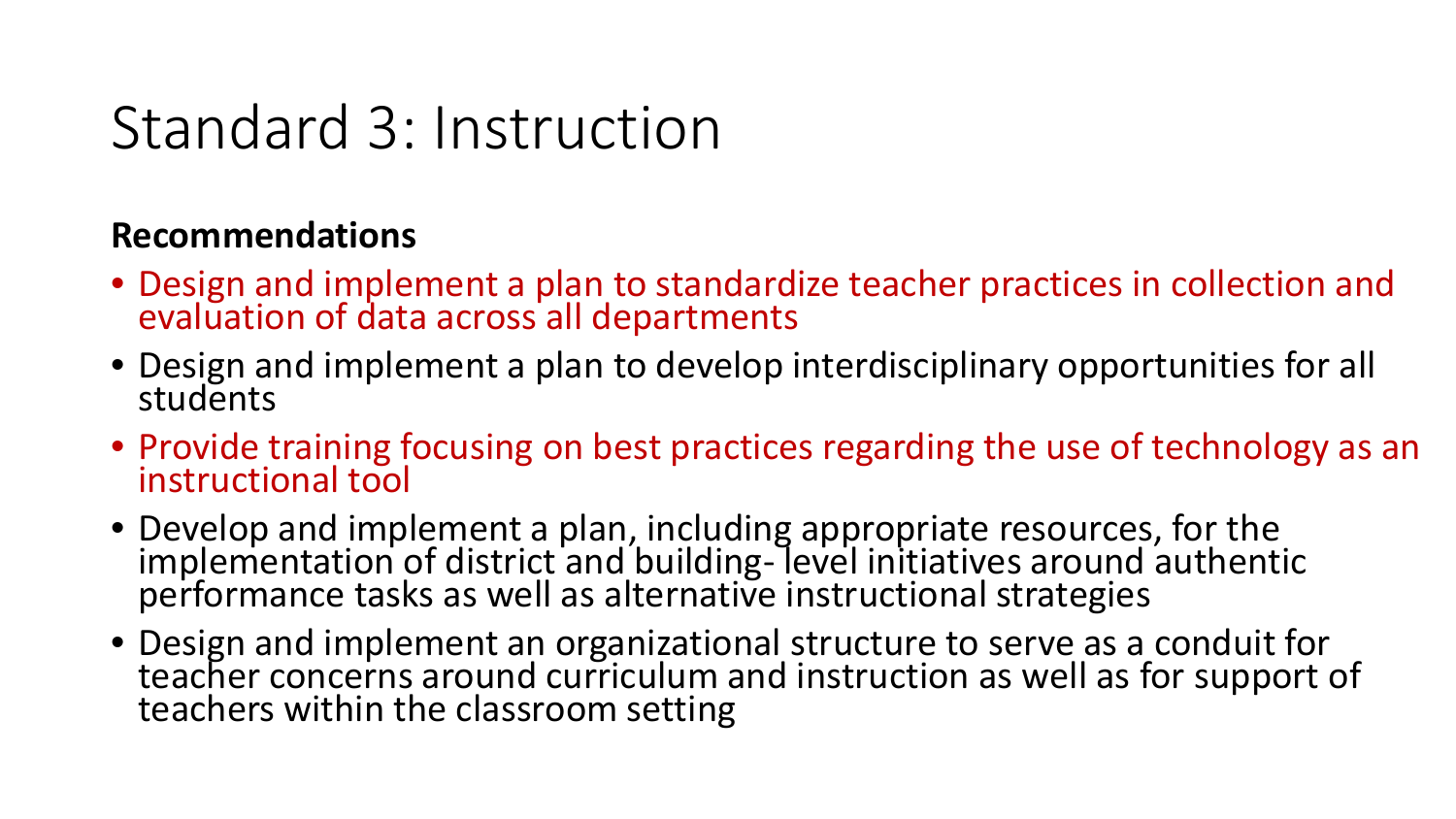| <b>Critical and Creative Thinking</b>                                                                                                           | <b>Communicating and Collaborating</b>                                                                                                                                                  |
|-------------------------------------------------------------------------------------------------------------------------------------------------|-----------------------------------------------------------------------------------------------------------------------------------------------------------------------------------------|
| How do students demonstrate critical and creative thinking to<br>effectively evaluate evidence and construct solutions?                         | How do students communicate information clearly and<br>effectively in a variety of contexts and work collaboratively to<br>solve problems?                                              |
| Exploring and Understanding                                                                                                                     | <b>Conveying Ideas</b>                                                                                                                                                                  |
| The student engages in an investigative process by developing a<br>detailed plan and by using a variety of research tools and<br>methodologies. | The student organizes information to support a claim or assertion in a<br>style appropriate to purpose, audience, and task.                                                             |
| Synthesizing and Evaluating                                                                                                                     | Using Communication (Media) Tools                                                                                                                                                       |
| The student weighs evidence, arguments, claims and beliefs in order to<br>critically and effectively solve problems and to justify conclusions. | The student makes strategic and ethical use of a range of media to<br>enhance understanding of and interest in a claim or assertion.                                                    |
| Creating and Constructing                                                                                                                       | <b>Collaborating Strategically</b>                                                                                                                                                      |
| The student transforms existing ideas and knowledge into original<br>ideas, products, and processes.                                            | The student takes into account prior knowledge, beliefs, and<br>experiences of self and others; roles and relationships within the group;<br>and the group's purpose, goals, and norms. |

### Standard 4: Assessment

- The development of the academic expectations indicators and rubrics for the purpose of achieving the school's 21st century learning expectations
- The consistent articulation to students about what they are expected to know and be able to do prior to each unit of study, as well as which of the school-wide learning expectations will be assessed
- The provision of specific and measurable criteria for success to students prior to summative assessments, such as rubrics with defined targeted high levels of achievement
- The employment of a wide range of formative and summative assessment strategies and a variety of creative and differentiated assessments
- The provision of specific, timely, and corrective feedback to students for the purpose of the revision and improvement of their work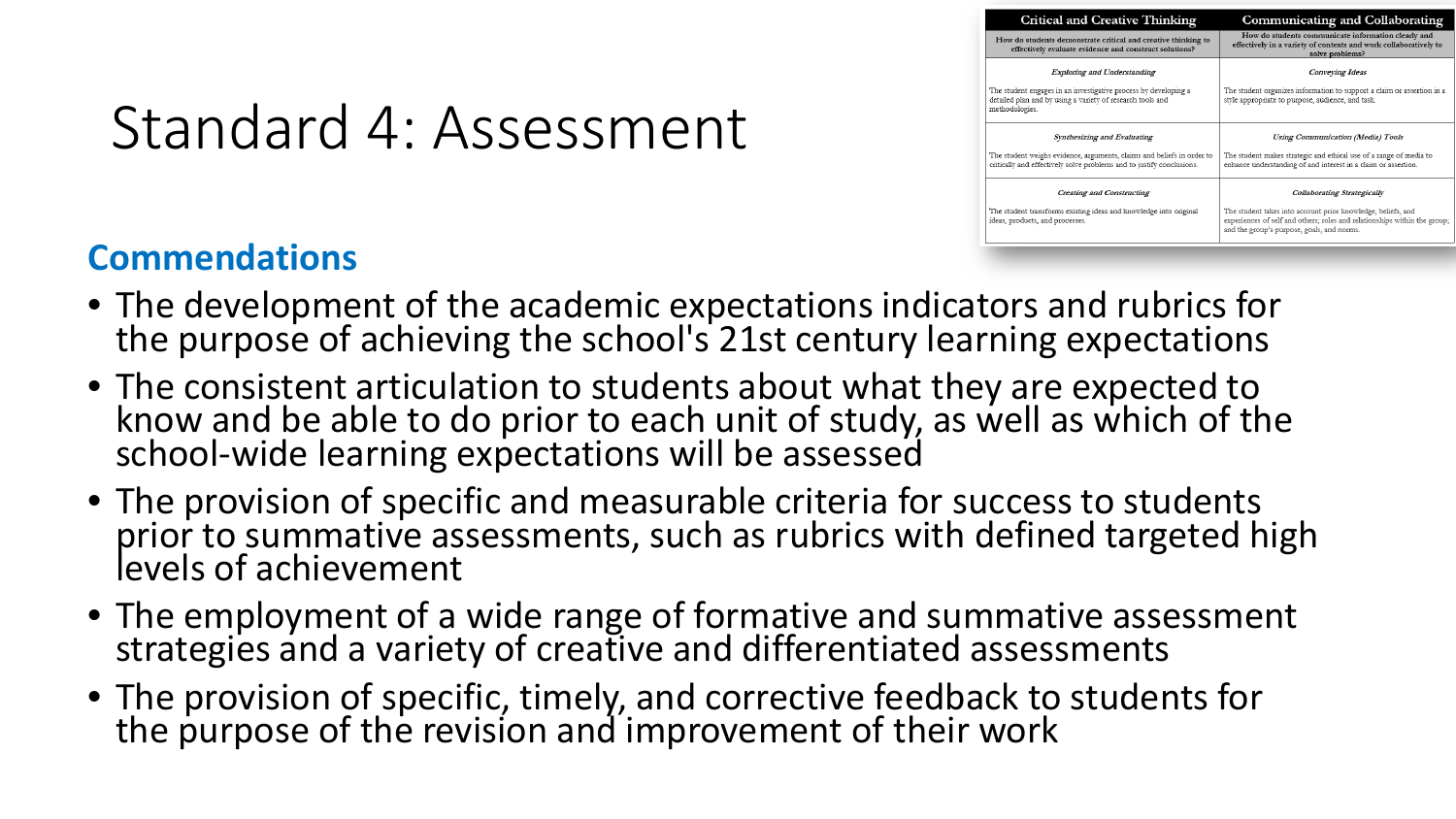### Standard 4: Assessment

- Establish consistent benchmark dates to share whole-school achievement of each of the school's 21st century learning expectations, including a report to stakeholders
- Design and implement common summative assessments for all courses
- Design a process for more consistent use of school summative assessment data to revise curriculum and improve instruction to address the achievement gap
- Design and implement a process to communicate with and provide professional development for teachers on the implementation of any changes to grading practices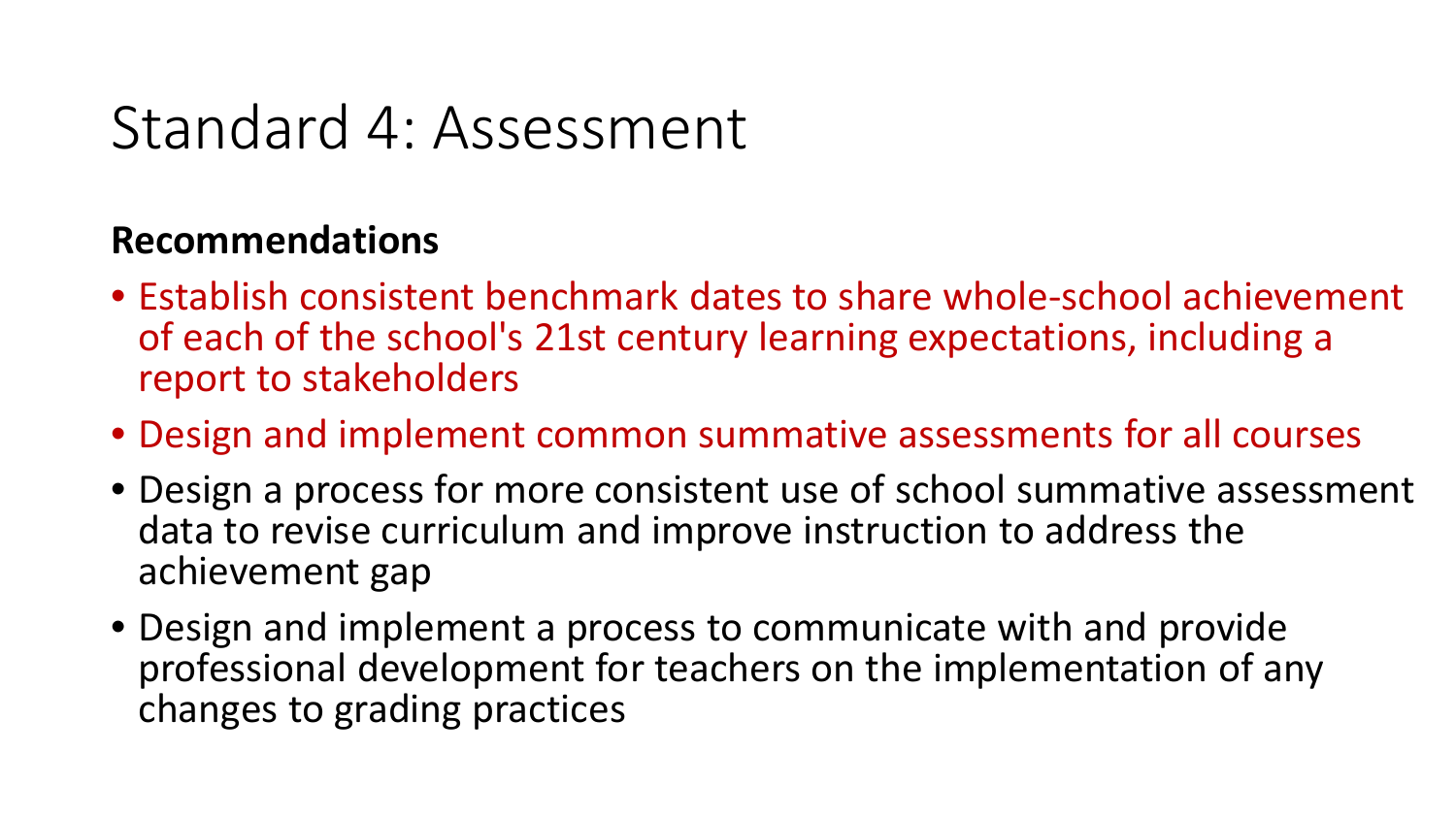# Standard 5: School Culture and Leadership



Be an active and responsible citizen. Engage with the world around you and realize the impact.

- The Falcon footprint initiative that highlights the school's core values and beliefs through a graphic representation of these core values and beliefs
- The consistent academically challenging courses offered
- The consistent, formal time set aside in the daily schedule for students to interact with teachers in a non- academic way through homeroom, advisory, and club flex time
- Scheduled time dedicated to professional discourse and development
- The class sizes that enable teachers to meet the individual needs of students to maintain student safety and engagement
- The collaborative development of the academic expectations rubric that addresses 21st century skill
- The supportive and meaningful relationships that teachers develop with their students through a variety of means which enhances the respectful and safe environment that increases student engagement and achievement
- The collaborative relationship among the school board, superintendent, and principal which <br>allows the principal appropriate levels of autonomy to support achievement of the 21st century learning expectations for all students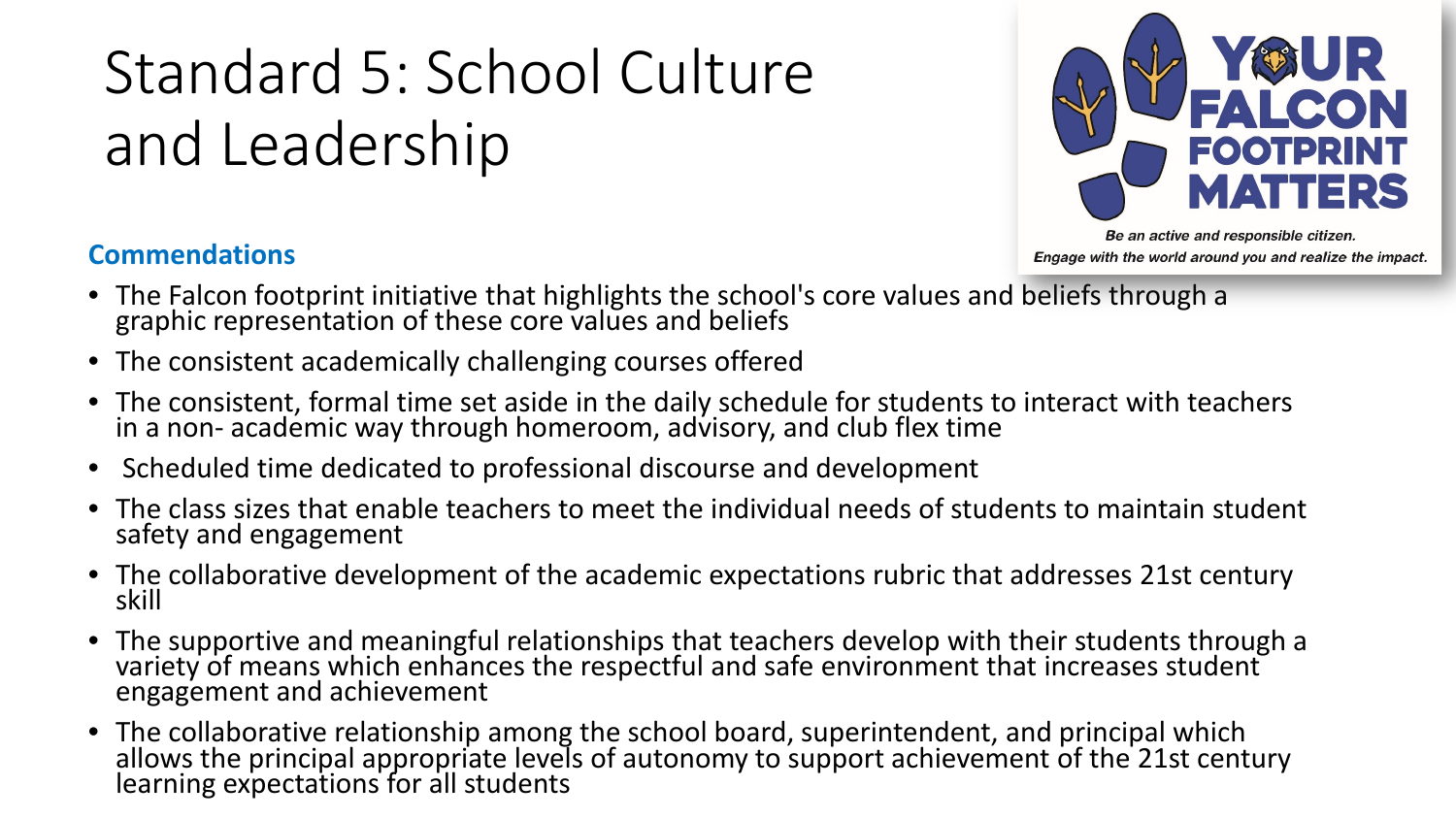## Standard 5: School Culture and Leadership

- Continue to explore ways to increase more opportunities for heterogeneous grouping in core academic classes that accurately reflect the diversity of the student body
- Provide targeted and intentional professional development that afford teachers ways to implement consistent improvement practices across content areas in curriculum, instruction and assessment as well as embed the new academic expectations
- Reflect on how to best use the evaluation model to support the work of the counseling services and student support faculty to meaningfully improve their practice
- Design and implement an organizational structure to increase inclusion of teachers, parents, and students in the decision-making process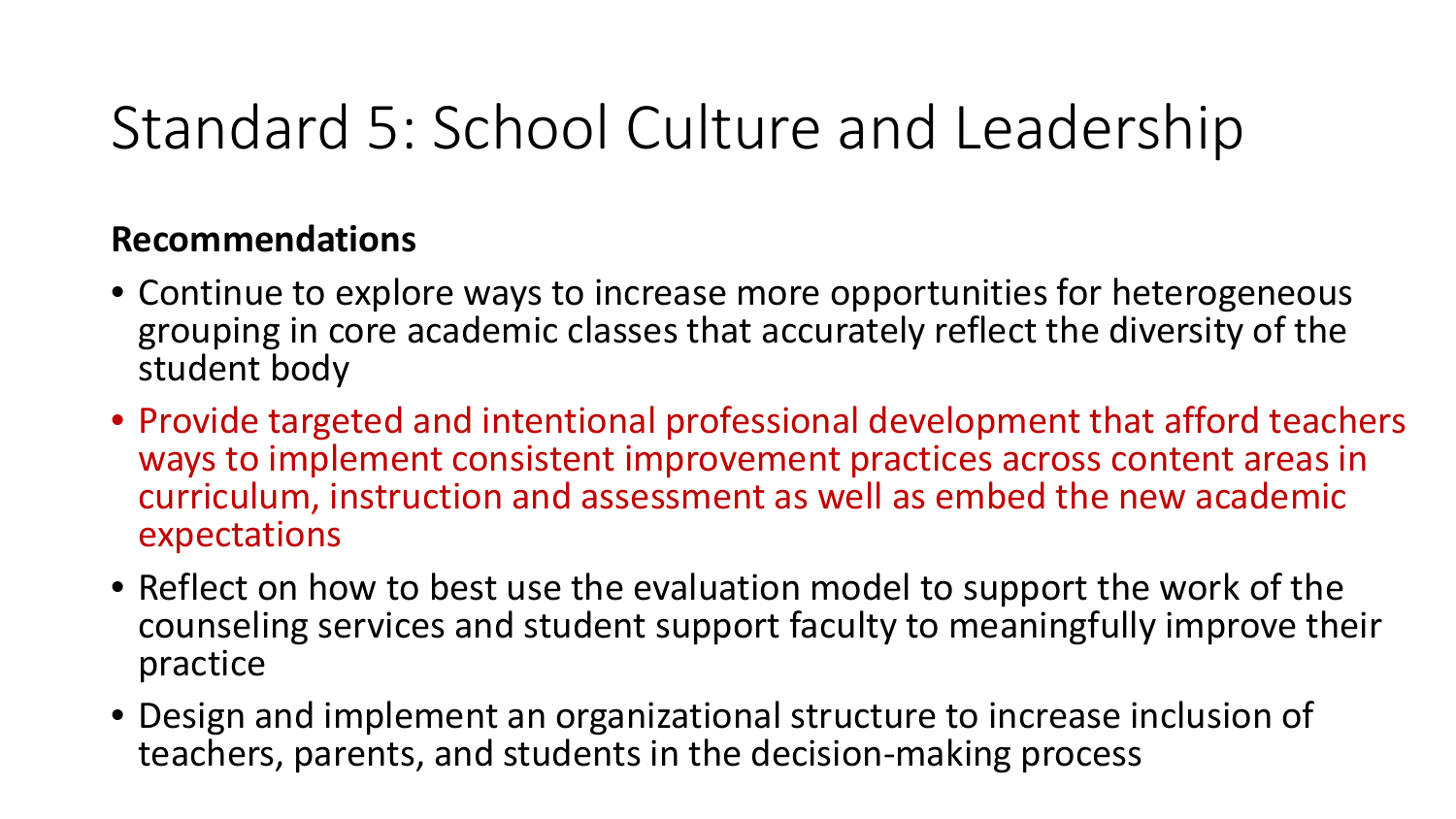# Standard 6: School Resources



- The robust and comprehensive system of supports including school counseling and mental health services for students struggling academically, emotionally, and behaviorally
- The number of general education programs and interventions to meet student needs and allow for success of all students within an inclusive learning environment
- The innovative learning initiative, which includes Chromebooks for all high school students as well as access to comprehensive digital tools and resources, providing equitable and high quality 21st century learning experiences for all students
- The extensive, diverse, and differentiated collection of print and digital resources that support curriculum and independent learning for all students and are responsive to student and staff needs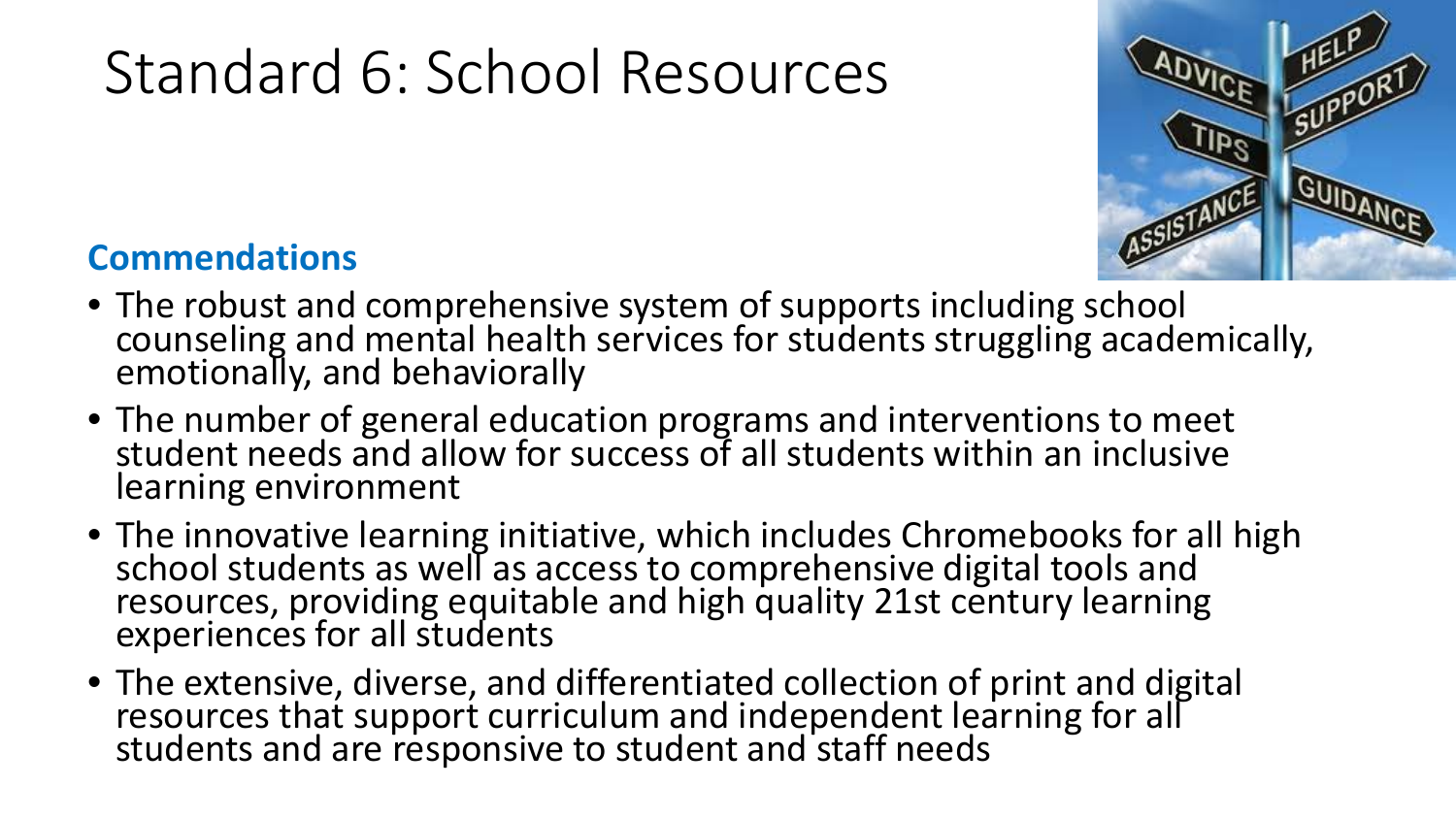### Standard 6: School Resources

- Ensure timely and coordinated referral process, implementation plan, and clear exit criteria for the various SRBI interventions and other support programs, so students can get the support they need with the goal of exiting out of those supports back into the tier 1 general education instruction
- Collect specific progress monitoring data for students receiving supports through all the tiered interventions to determine when students have met the exit criteria and can be less reliant on supports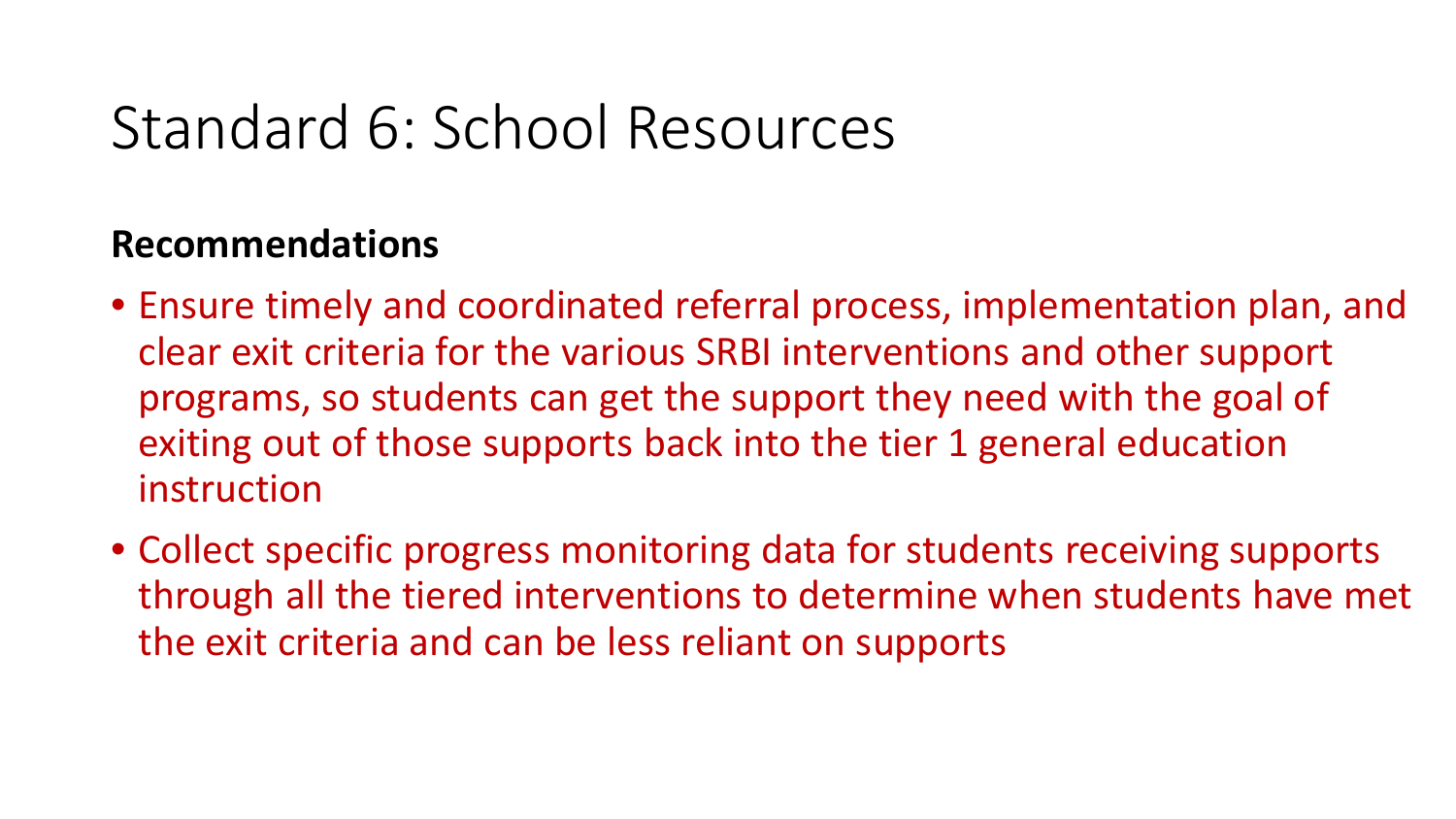# Standard 7: Community Resources



- The consistent and dependable funding for instructional programs, development, and supplies provided by the community and the district in order to support student needs
- The strategic and creative plan to purposely fund capital improvements with attention to energy and cost savings
- The reimagined library learning commons that encourages innovation and achievement of school-wide learning expectations
- The ongoing renovation and maintenance of major areas of the plant and site including turf fields, parking areas, roof, and building additions to impact student learning
- The commitment to the safety and well-being of the student body through the funding of initiatives and resources
- The productive relationships with businesses, higher education, and community organizations to foster authentic learning opportunities for all students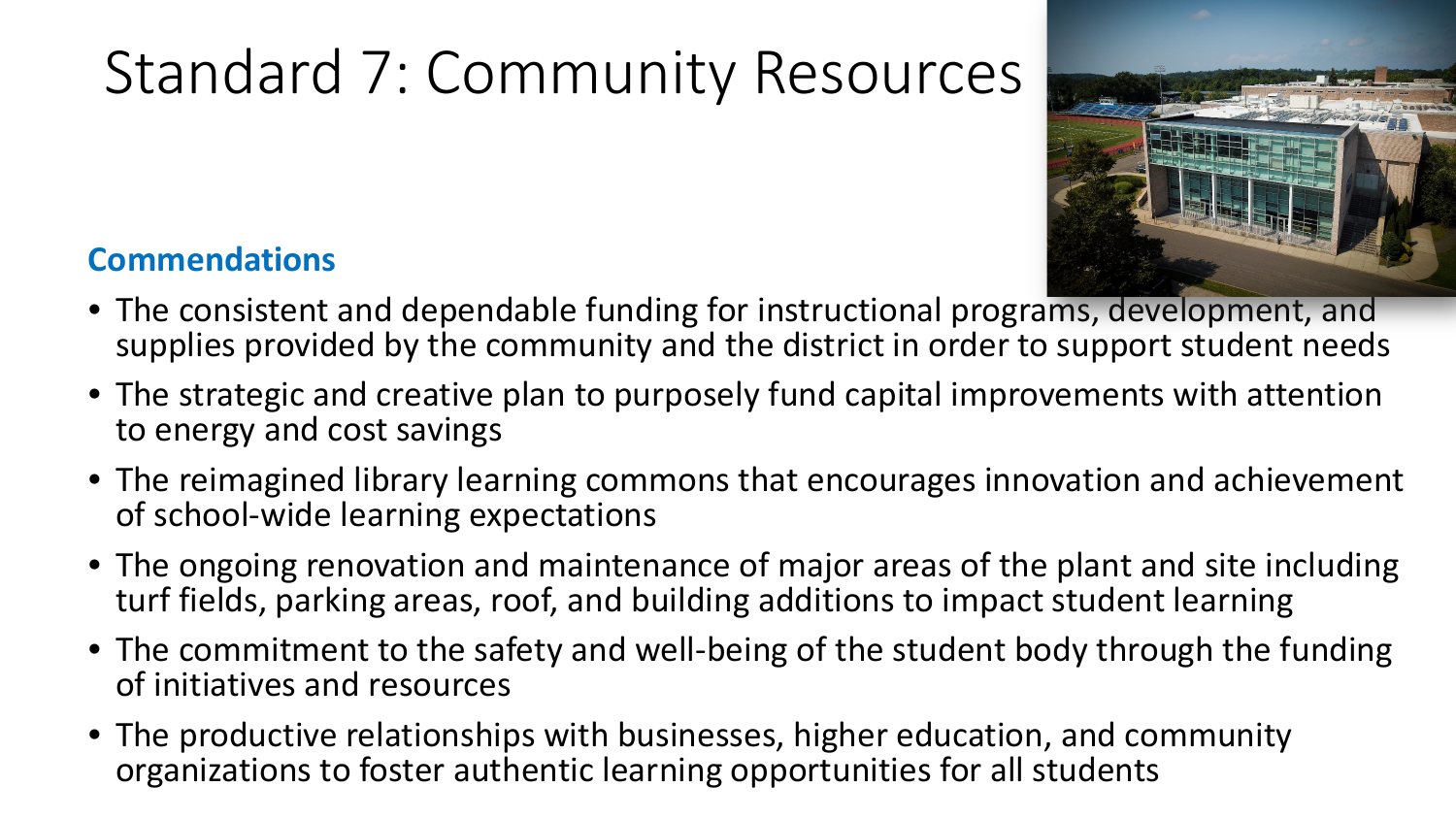## Standard 7: Community Resources

- Ensure adequate and organized storage space for academic and maintenance supplies and materials to provide a safe and organized learning environment
- Ensure adequate and dependable funding for cleaning and updating of the heating and cooling systems across the school to provide comfortable learning environments for all students and staff throughout the building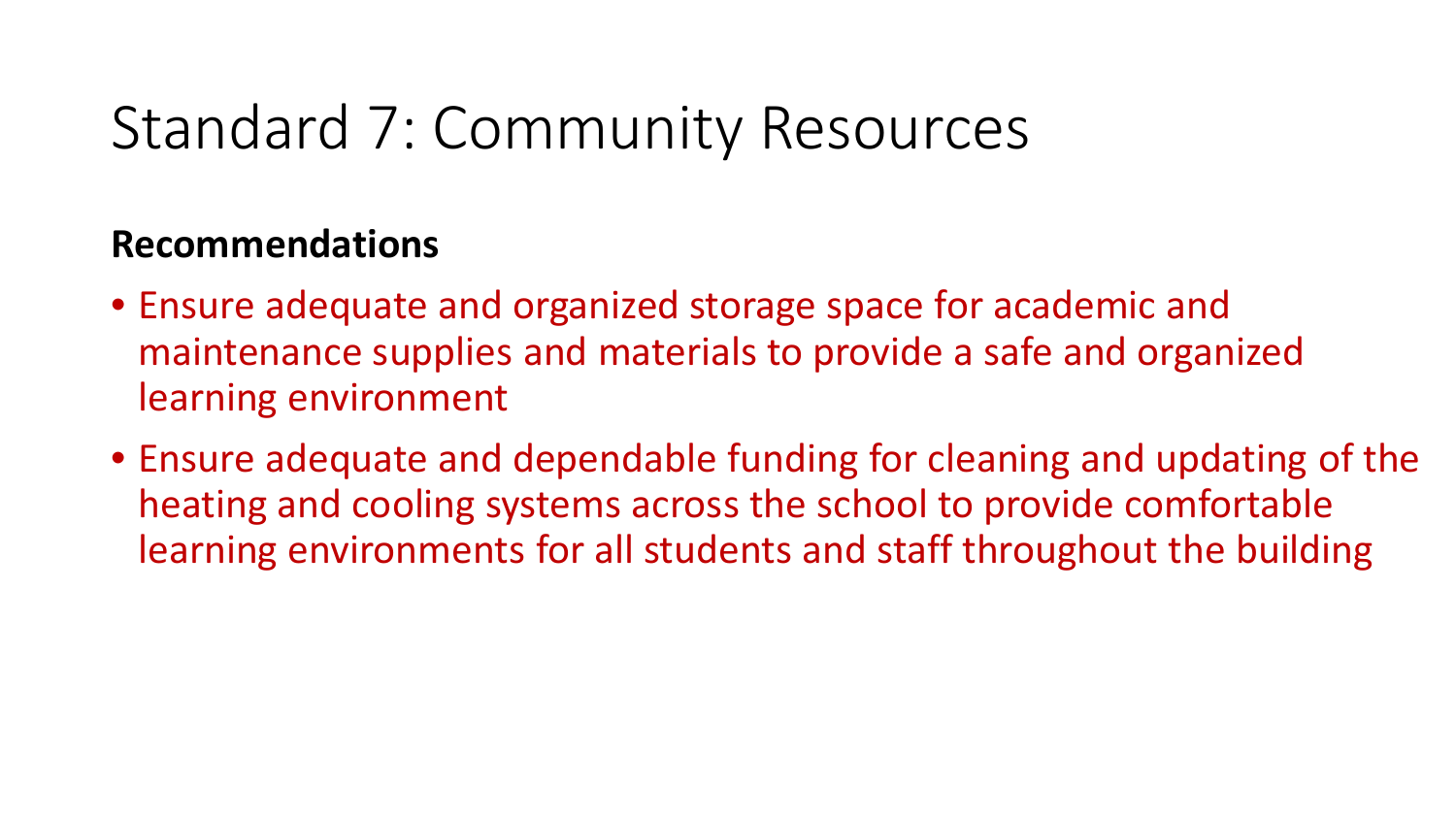2008 – 55 recommendations (about 8 per standard)

2019 – 27 recommendations (about 4 per standard)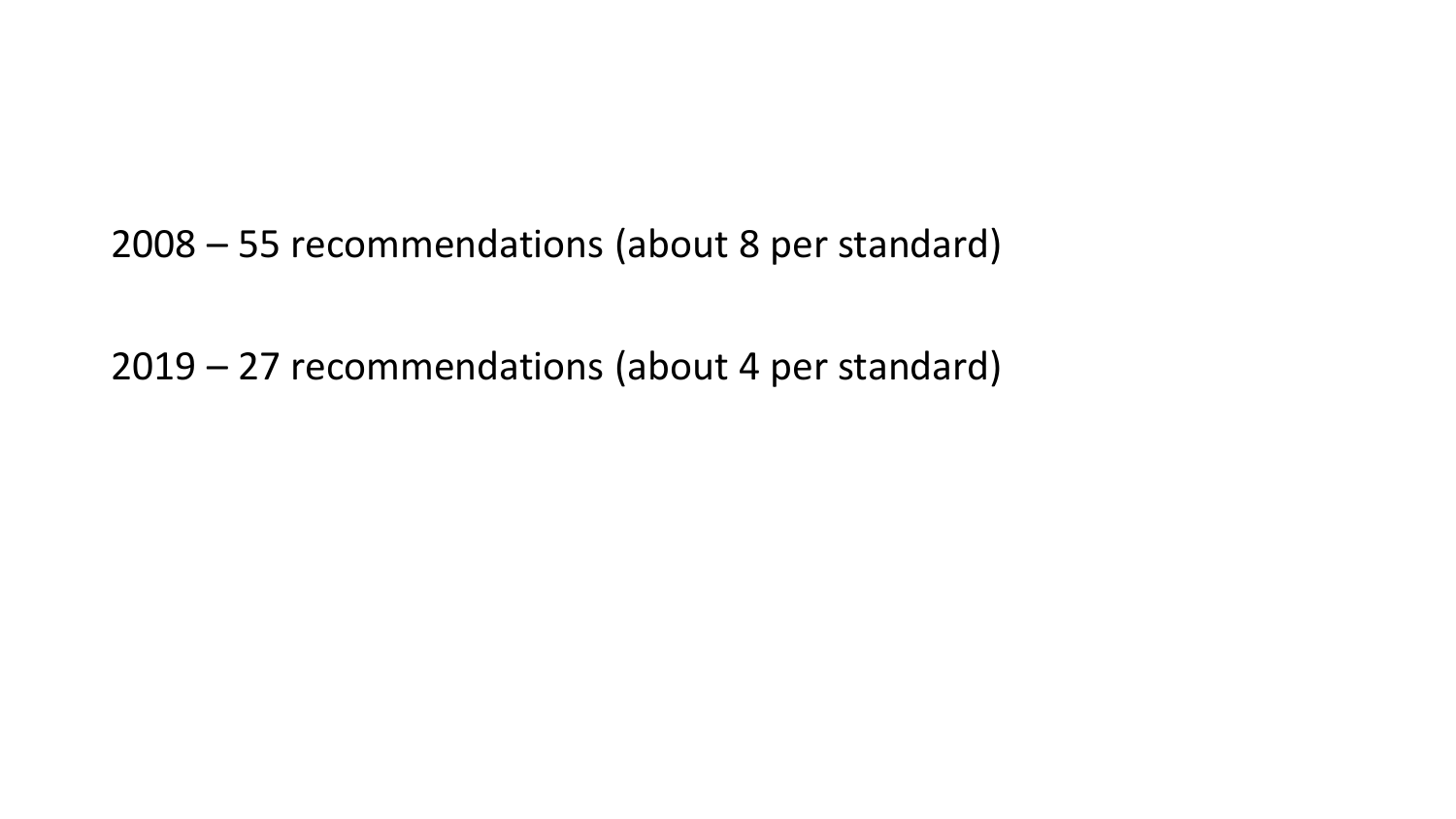# Staff priorities – established before visit, but match recommendations:

#### **Two Year Targeted Plan:**

Implement the academic expectation rubrics consistently through calibration.

Establish strong connections between students, parents, teachers, and administrators to ensure that all stakeholders are included in the decision making process.

Develop a process for the effective use of time for teachers to work together on interdisciplinary opportunities.

Communicate SRBI process, continue to develop intervention strategies and exit criteria.

Adapt the advisory program to be more reflective of and relevant to the students' needs and interests.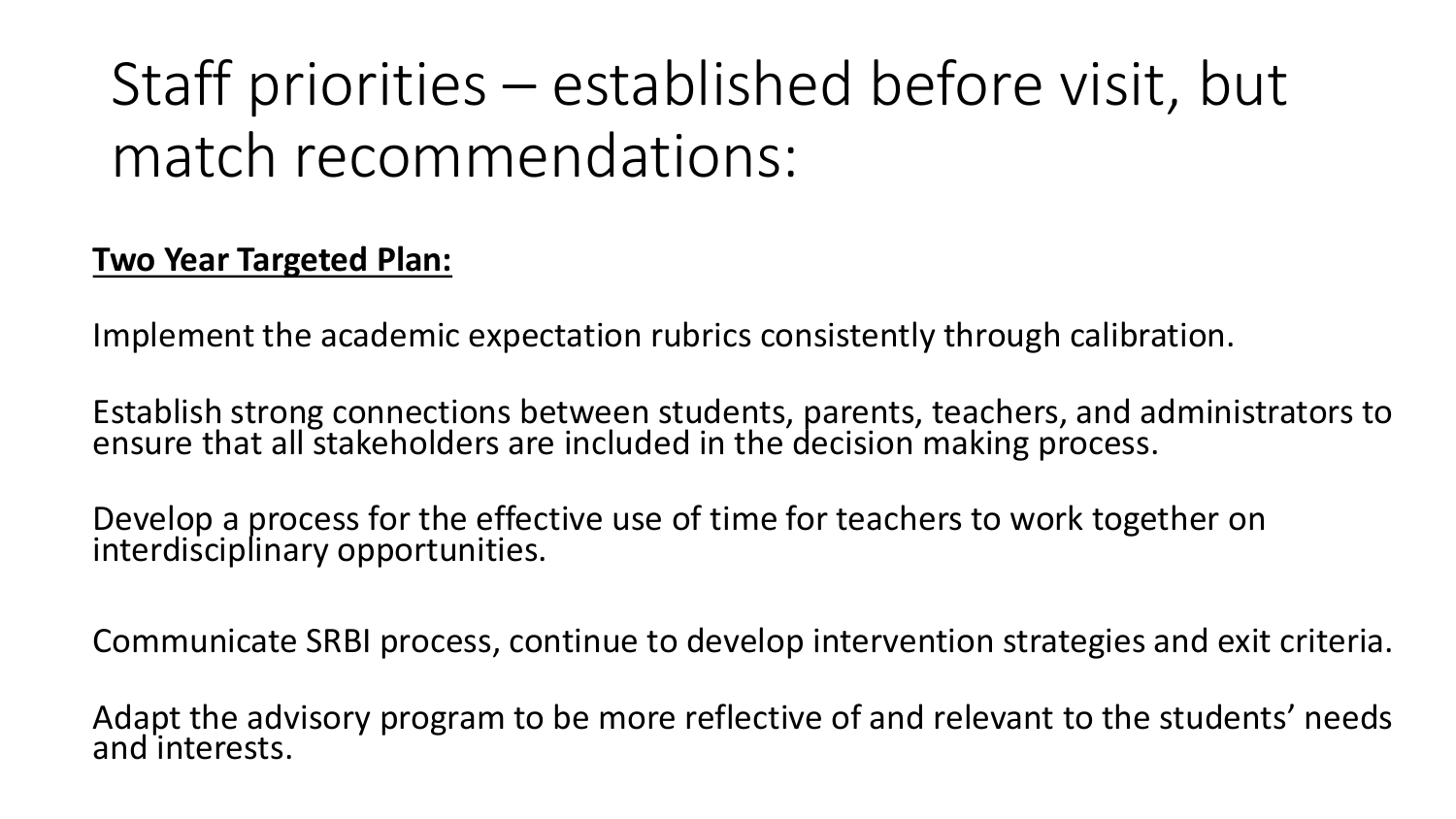## Already under way:

- Common formative and summative assessments
- Authentic performance tasks as well as alternative instructional strategies
- Standardize teacher practices in collection and evaluation of data
- Professional development in consistent improvement practices and embed the new academic expectations
- Increase inclusion of teachers, parents, and students in the decisionmaking process
- Ensure timely and coordinated referral process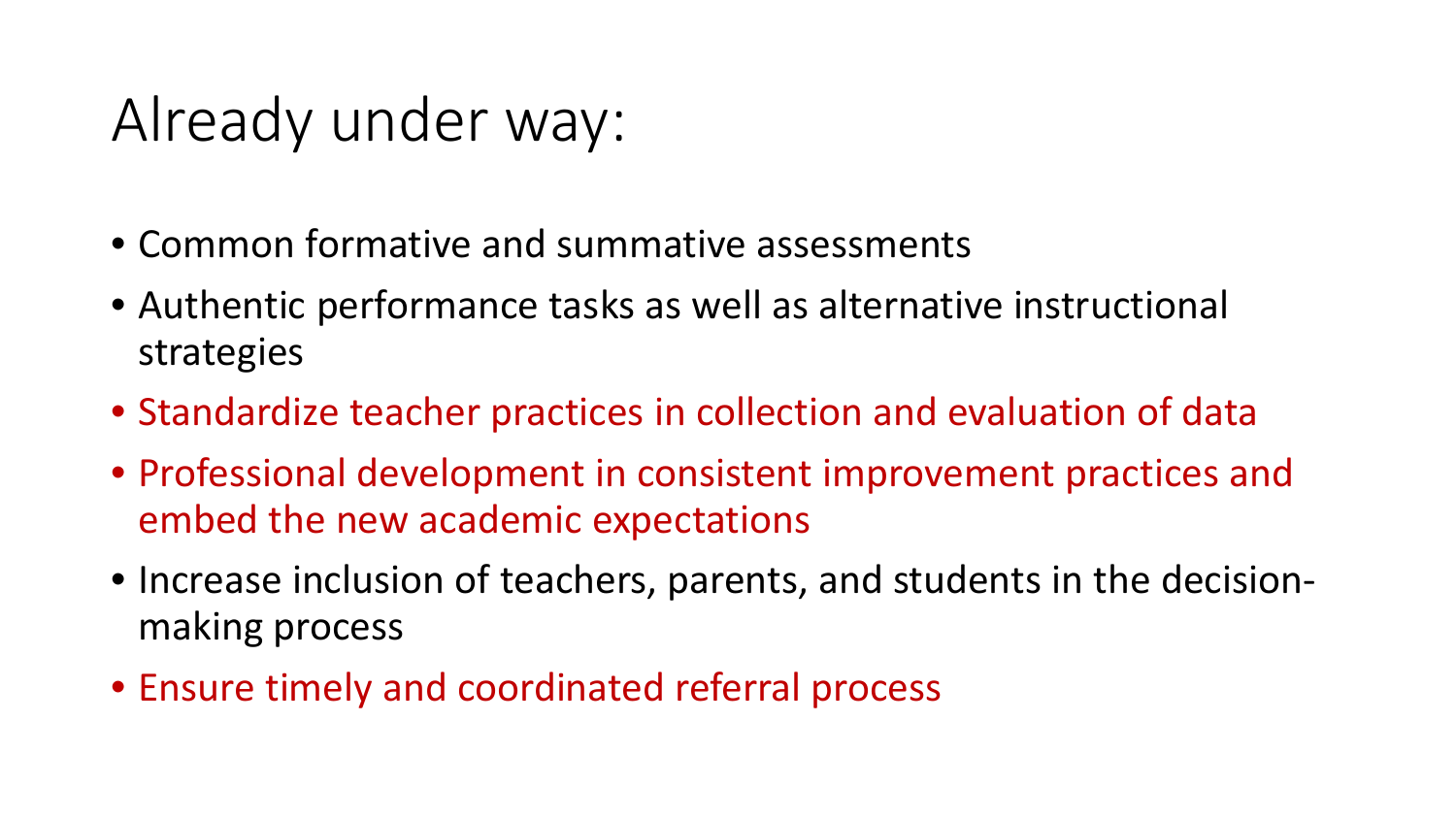### Budgetary Implications?

- Design and implement an organizational structure to serve as a conduit for teacher concerns around curriculum and instruction as well as for support of teachers within the classroom setting
- Ensure adequate and organized storage space for academic and maintenance supplies and materials to provide a safe and organized learning environment
- Ensure adequate and dependable funding for cleaning and updating of the heating and cooling systems across the school to provide comfortable learning environments for all students and staff throughout the building
- Process at Fairfield Warde High School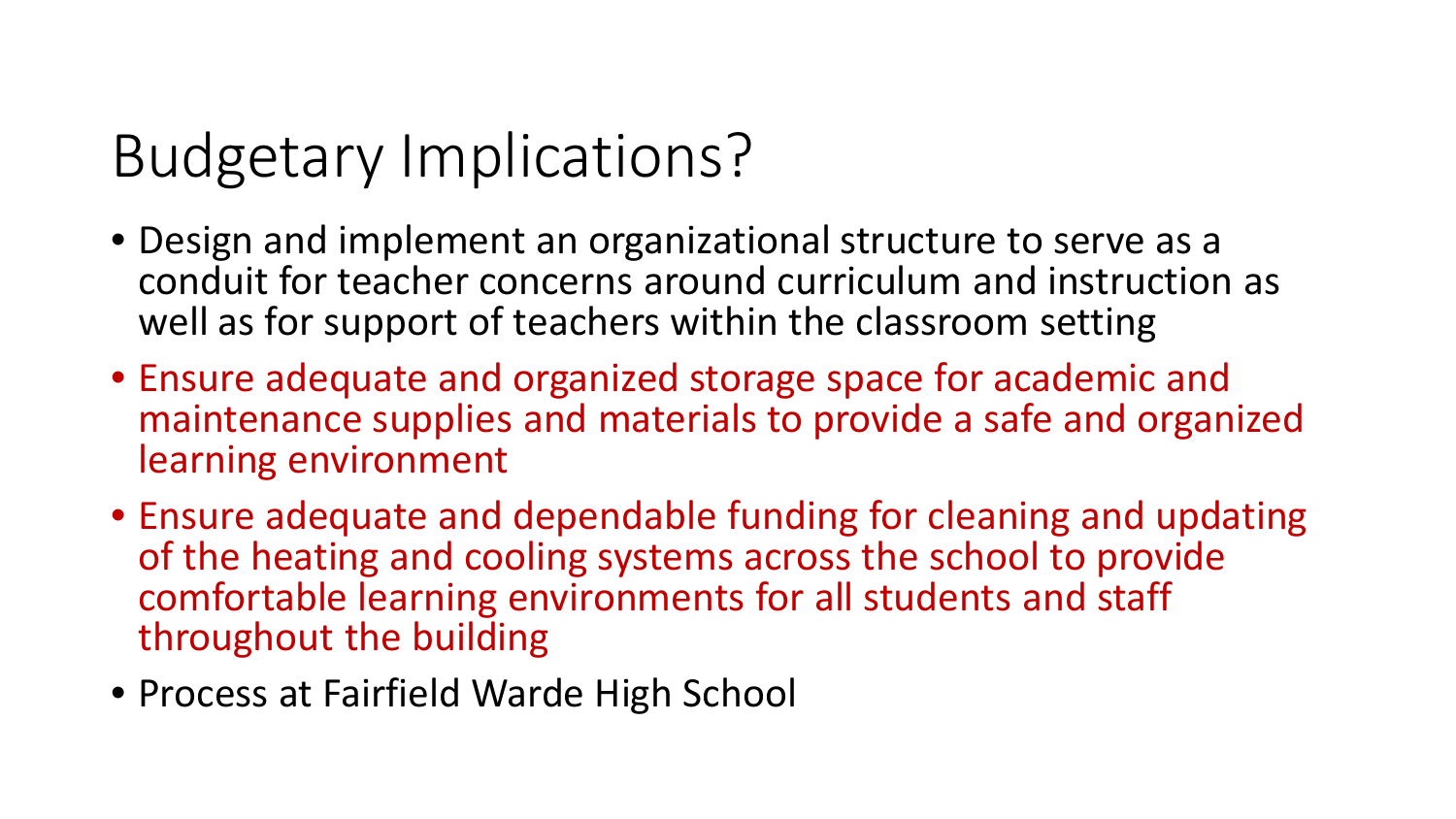## The 10 Year Cycle (revisted)

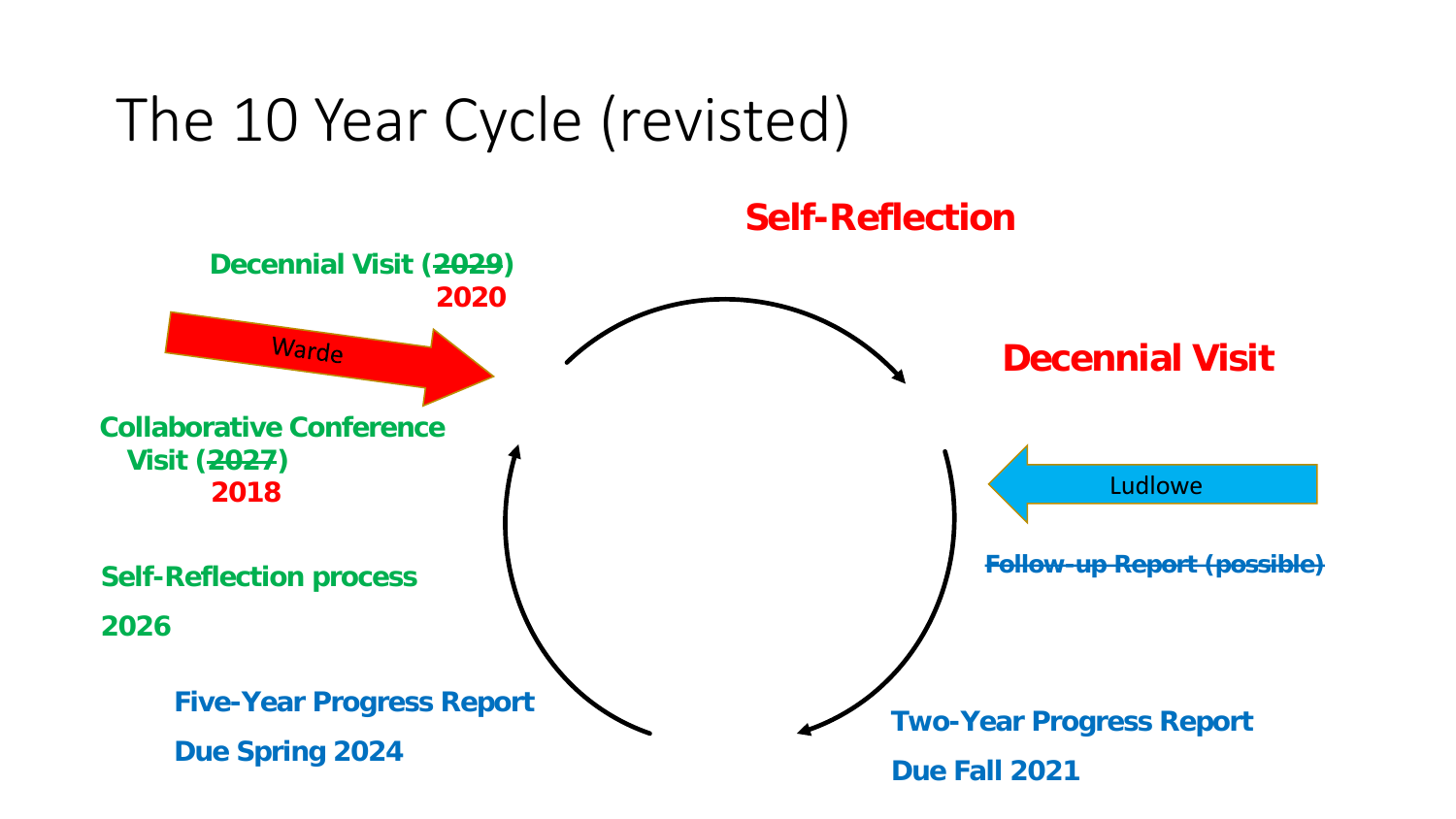# **Fairfield Ludlowe High School**

- We are proud of our many accomplishments
- We provide an excellent educational experience to our students
- We provide exceptional support services to our students
- We have a supportive community
- We know we can strive to be better in areas related to curriculum development, formalizing/standardizing some assessment and data practices, expanding opportunities and awareness of our communication lines, and fully implement a responsive intervention system.